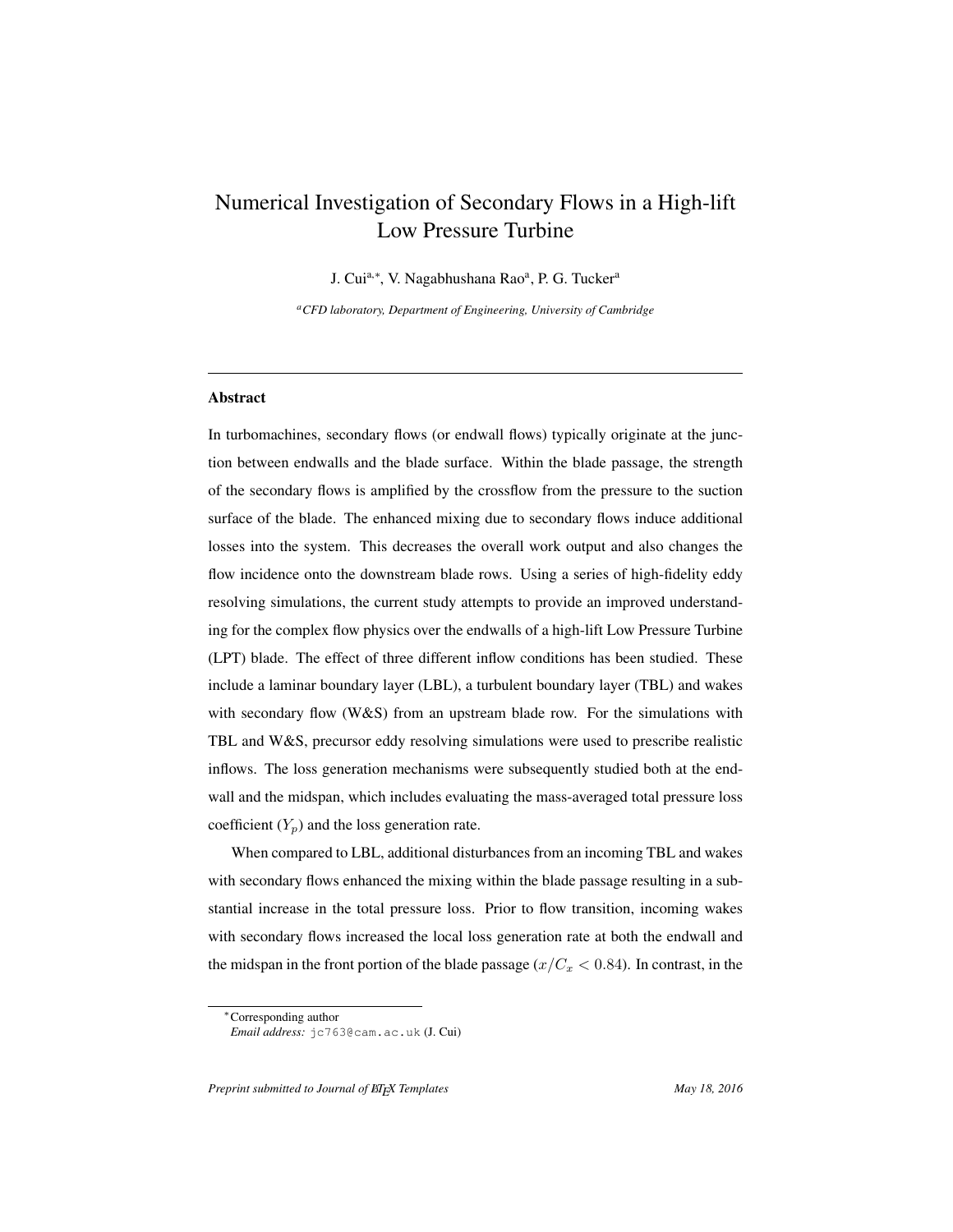aft portion of the passage  $(x/C_x > 0.8)$ , the incoming wakes effectively suppressed the separation bubble at the midspan thereby decreasing the local loss generation rate. It is also demonstrated that the wakes shed from the trailing edge at the mid-span mix out rapidly when compared to the passage vortex at the endwall. *Keywords:* low pressure turbine, endwall flow, loss mechanism, CFD

## 1. Introduction

The efficiency of a low pressure turbine (LPT) strongly influences the overall performance of a modern gas turbine aero-engine. The LPT also contributes to about 30% of the total weight of the engine [1]. High-lift blade designs are used in the modern aero <sup>5</sup> engines. Such designs can extract the same amount of work output with a lower blade count thereby reducing the weight of the engine. However, high-lift blades increase a) the risk of boundary layer separation on the suction surface and b) the strength of secondary flows. There are several studies addressing the issue of the midspan separation and its control [2, 3, 4]. The current authors [5] have also reported the effect of

<sup>10</sup> different external disturbances on the separated shear layer transition at the midspan.

Secondary flows typically generate around 30% of the overall loss in a blade row. Most of the previous investigations of secondary flows have either been experimental or low-fidelity numerical studies (using Reynolds Averaged Navier-Stokes - RANS). The objectives of these studies can be broadly classified into understanding the: a) endwall <sup>15</sup> flow features, b) loss generation mechanisms and c) effect of inflow conditions. A brief review of the relevant literature is given below:

Flow features at endwall: Early studies on secondary flows focused on understanding the overall flow features [6]. Figure 1 shows the widely accepted topology of the endwall flow. The incoming boundary layer separates under adverse pressure gradi-

<sup>20</sup> ent, which forms the suction and pressure legs of the horseshoe vortex. Subsequently, the pressure leg merges with the suction leg to form the passage vortex. However, disagreement still exists regarding the details of the secondary flow structure. One of them is the development of the suction leg of the horseshoe vortex. Sharma and Bulter [7] and Wang et al. [8] demonstrated that this leg wrapped around the passage vortex,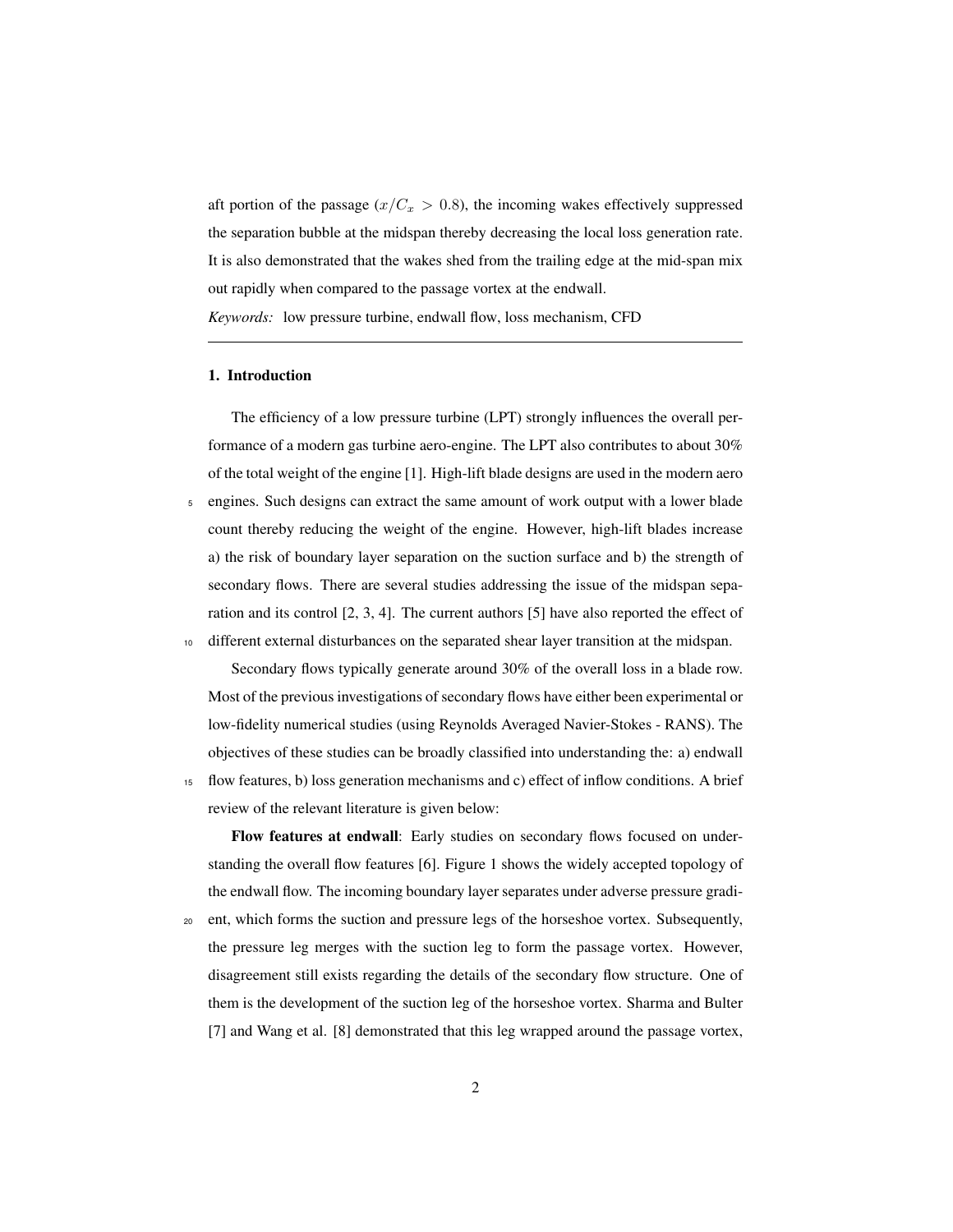<sup>25</sup> eventually merging with the passage vortex. On the other hand, Goldstein and Spores [9] argued that the suction side leg of horseshoe vortex always travelled above the passage vortex. The origin of the counter vortex downstream of the trailing edge is also an open question. Hodson and Dominy [10] proposed that the relative skew of the boundary layer over the blade results in a counter vortex, while Wang et al. [8] showed that





Figure 1: Sketch of typical endwall flow structures in low pressure turbines.

Loss generation mechanisms: Secondary kinetic energy is often used to quantify the total endwall loss. However, the lack of correlation between secondary kinetic energy and total loss is reported by Denton and Pullan [11]. Ingram et al. [12] also demonstrated that a blade designed with a reduced level of secondary kinetic energy <sup>35</sup> can still increase loss. The relation between loss generation rate and Reynolds stresses has been experimentally investigated by Macisaac et al. [13]. The importance of shear stress in the loss generation downstream of the trailing edge was also demonstrated by these workers. Due to the limitation of accessibility within the blade passage, only measurements downstream of the trailing edge were reported in [13].

<sup>40</sup> Effect of inflow conditions: Blanco et al. [14] reported that the state of the incoming endwall boundary layer plays an important role in endwall loss generation. By simulating the wakes using upstream moving bars, Steurer [15] studied the effects of incoming wakes on the secondary flow. The effect of secondary flow from the upstream blade row was not considered in this study.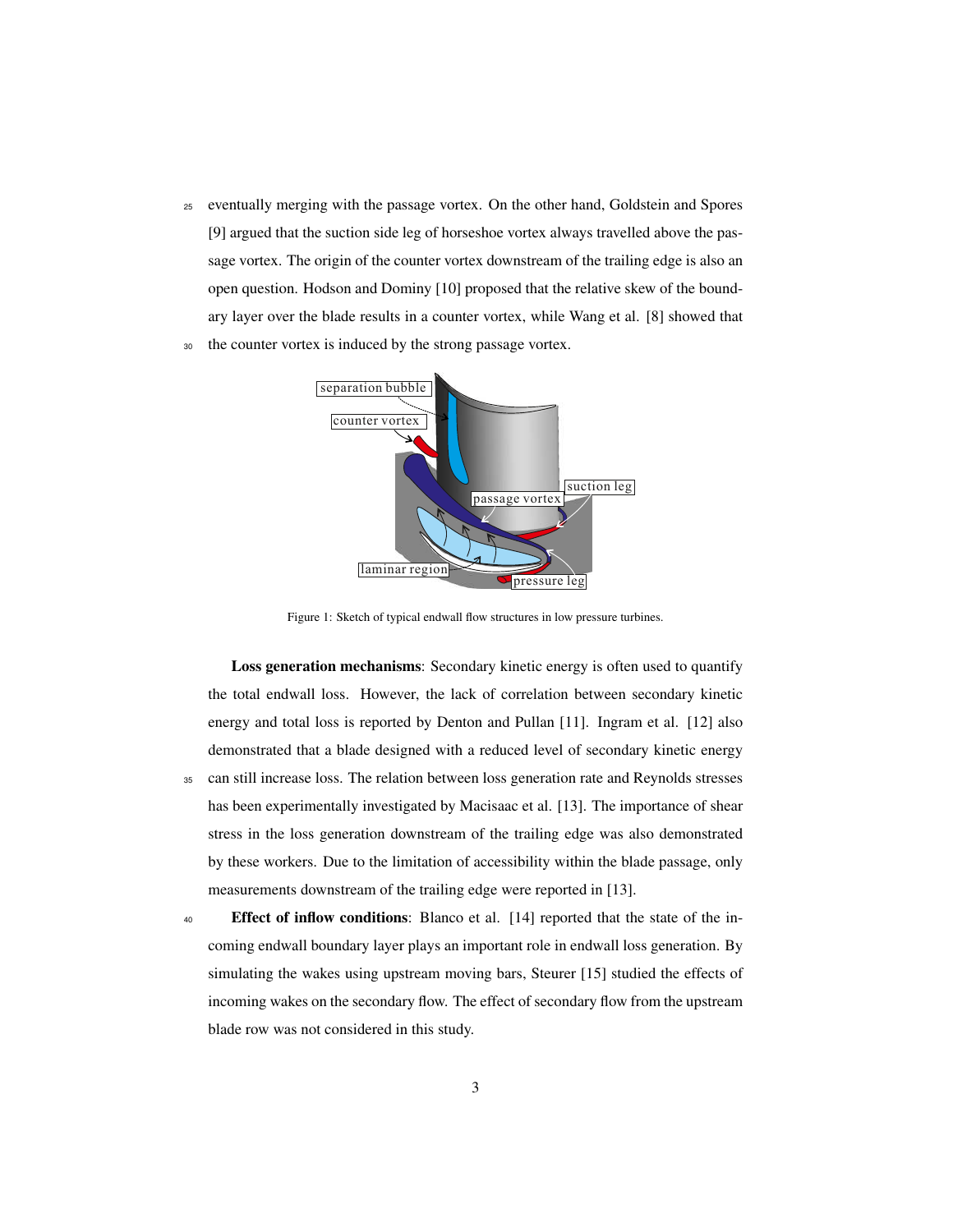- <sup>45</sup> The investigations summarized above have provided valuable insights into the physics of secondary flows. However, the knowledge of flow physics and loss generation mechanisms concerning endwall flows is still limited; either due to the restricted access to the endwall zones in measurements (and general flow complexity) or due to the assumptions involved in the low-fidelity models. This lack of understanding impedes the
- <sup>50</sup> development of more accurate secondary loss prediction models and the flow control methods for loss reduction. Using a series of high-fidelity eddy resolving simulations, the current study attempts to provide an improved understanding of the endwall flows and the associated loss generation mechanisms in high-lift low pressure turbines. The effect of three different inflow conditions have been studied. These include a laminar
- <sup>55</sup> boundary layer (LBL), a turbulent boundary layer (TBL) and wakes with secondary flow (W&S) from an upstream blade row.

This paper is organized as follows. Section 2 briefly describes the numerical methodology and computational domain used in the current study. Section 3 presents a detailed investigation of the endwall flow features and loss mechanisms both with and without <sup>60</sup> the influence of different inflow conditions. Section 4 concludes the study.

#### 2. Computational Methodology

The endwall of a T106A cascade has been considered in the current study. The T106A cascade has been widely used in the research community in the context of studying transitional flow over the suction surface at midspans. Table 1 gives the key  $65$  design parameters of the T106A cascade. Figure 2(a) shows the computational domain and boundary conditions in the  $x-y$  plane. This domain was extruded in z direction to resolve half a blade span  $(50\%)$ . No-slip and inviscid wall boundary conditions were imposed on the bottom and top boundaries, respectively. The latter assumption and its implications are described further later.

#### <sup>70</sup> *2.1. Inflow boundary conditions*

In total, three simulations with different inflow conditions have been carried out. An overview of the test cases is given in Table 2. The mean velocity profiles at the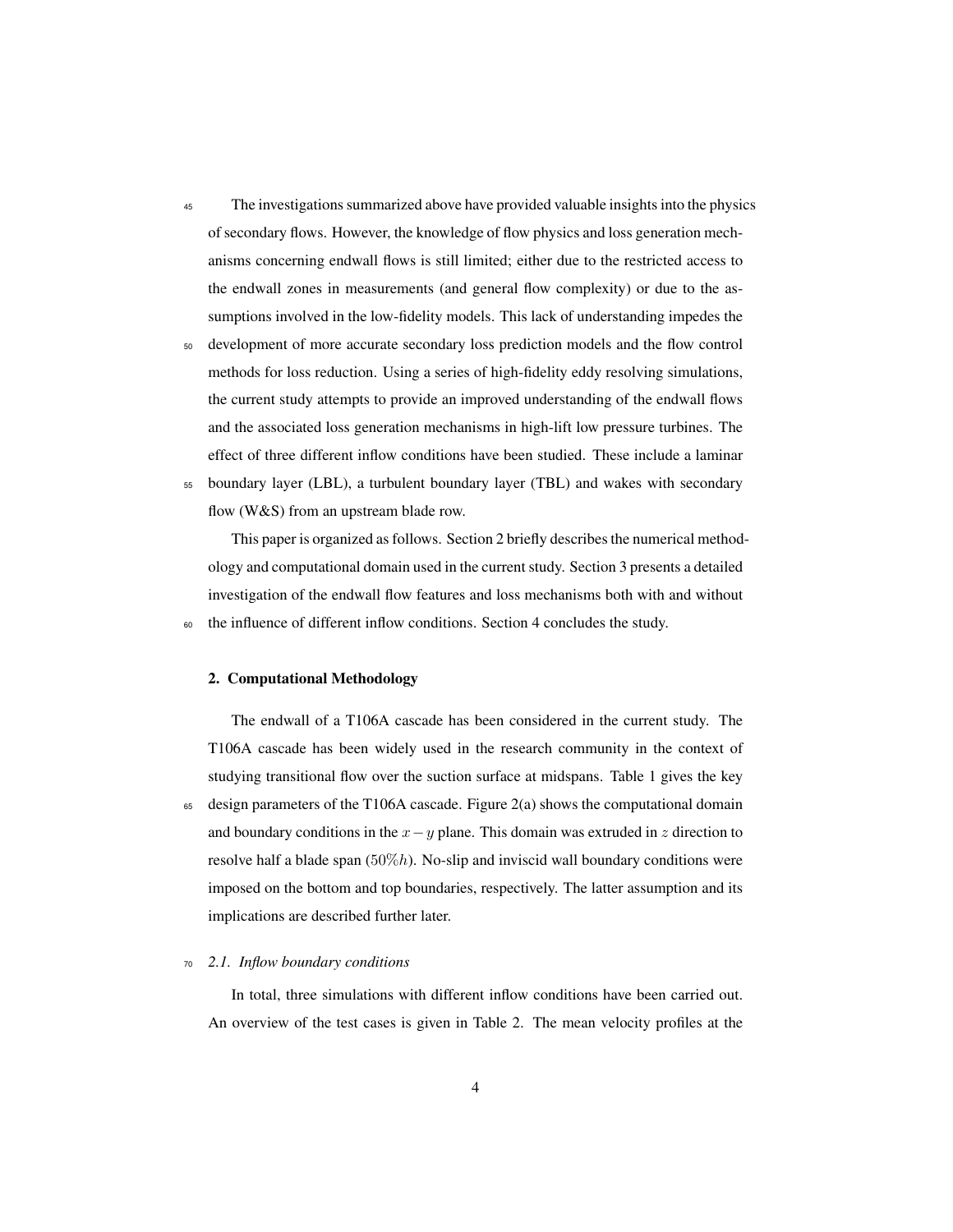Table 1: Specification of T106A cascade

| Reynolds number $(Re)$              | $1.6 \times 10^5$ |
|-------------------------------------|-------------------|
| Chord $(C)$                         | 198 mm            |
| Axial chord $(C_x)$                 | $170 \text{ mm}$  |
| Pitch                               | 158 mm            |
| Span $(h)$                          | 375 mm            |
| Inlet angle $(\alpha_1)$            | $-39.7^{\circ}$   |
| Design exit flow angle $(\alpha_2)$ | $63.2^{\circ}$    |
| Flow coefficient $(\Phi)$           | 0.83              |
| Inlet velocity $(U_{in})$           | $\approx 6.8 m/s$ |
| Outlet velocity $(U_{TE})$          | $\approx 12m/s$   |

inlet were specified based on the measurements of Blanco [16]. Figure 3 shows the incoming mean velocity and the associated turbulent kinetic energy profiles imposed at <sup>75</sup> the inlet for the LBL and TBL test cases, respectively. For the TBL test case, a precursor direct numerical simulation was carried out using the Lund's recycling technique

[17] to generate the time series data of the streamwise growing turbulent boundary

layer. The time-series data was saved at an axial location where  $Re_\theta \approx 1000$ . This time-series data was subsequently fed onto the inflow boundary.

<sup>80</sup> For the test case with incoming wakes and secondary flow (W&S), the time-series of velocity components was extracted from the LBL case, downstream of the trailing edge at  $x/C_x = 1.01$ . The velocity magnitude was scaled down to match the Reynolds number of the LBL and TBL cases. The method of velocity triangles [18] was used to ensure that the pressure distribution at the midspan remains unaltered. The upstream-

85 rotor velocity was set to  $0.96\%U_{in}$ . This satisfies the condition of a repeating stage at 50% reaction. Figure 2(b) shows a snapshot of vorticity magnitude contours at the inflow and also at the endwall. As can be seen, the passage vortex and the wake from the upstream rotor have been replicated using this method.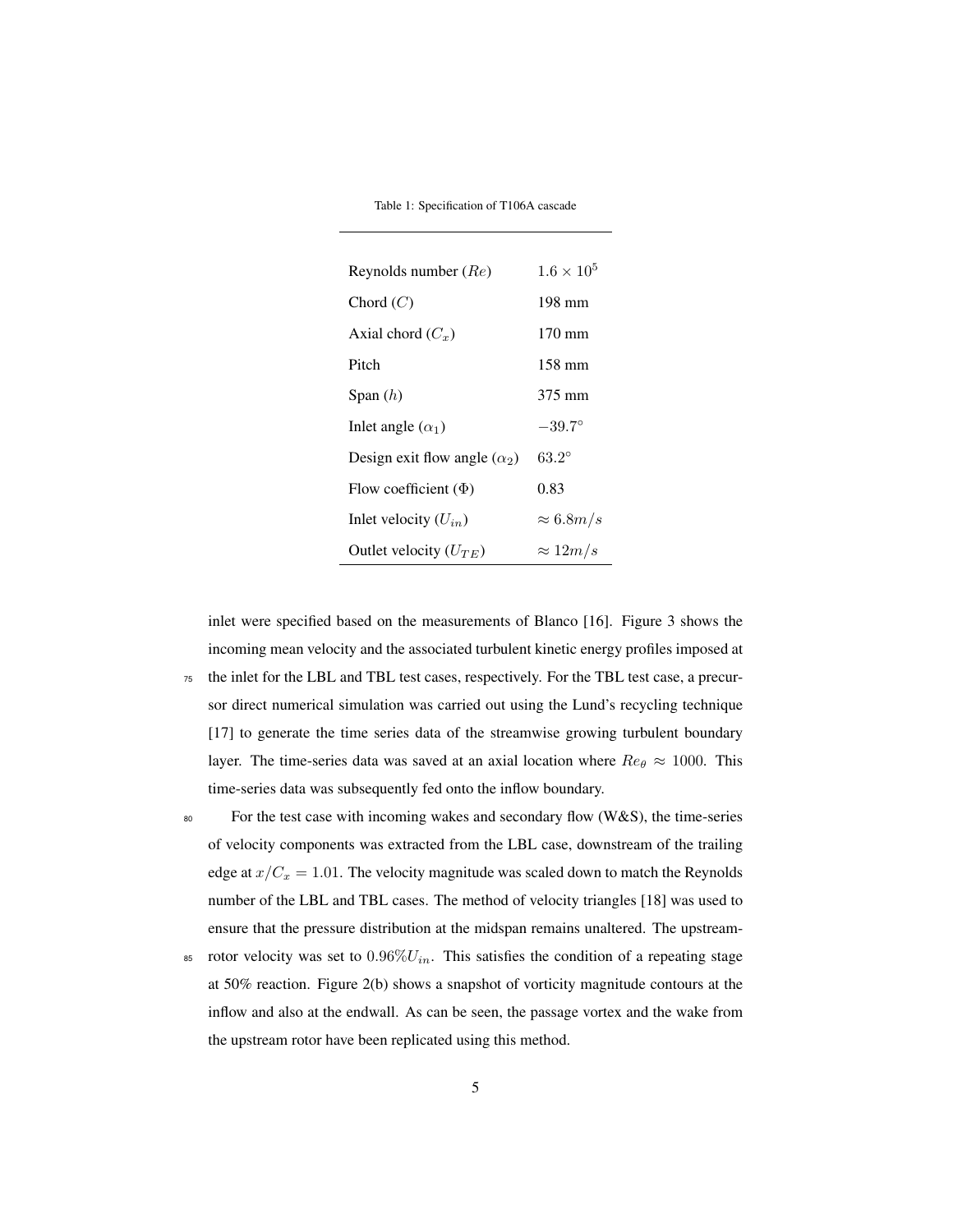

Figure 2: Domain, boundary conditions and inflow: (a) computational domain and boundary conditions and (b) vorticity magnitude on the inflow and endwall for the W&S case.

## *2.2. Solver characteristics*

<sup>90</sup> Simulations were carried out using the Rolls-Royce's in-house solver – *HYDRA* [19], which has been extensively validated for a variety of transitional and turbulent flows [5, 20]. The solver is second order accurate in both space and time. It is an unstructured, edge-based finite volume code. The solver also utilizes artificial compressibility approach of Rogers et al. [21] for an improved computational performance

<sup>95</sup> at low-Mach numbers. For all the cases investigated, the flow has been time-averaged for 10 through flows based on the chord length  $(C)$  and the incoming velocity  $(U_{in})$ .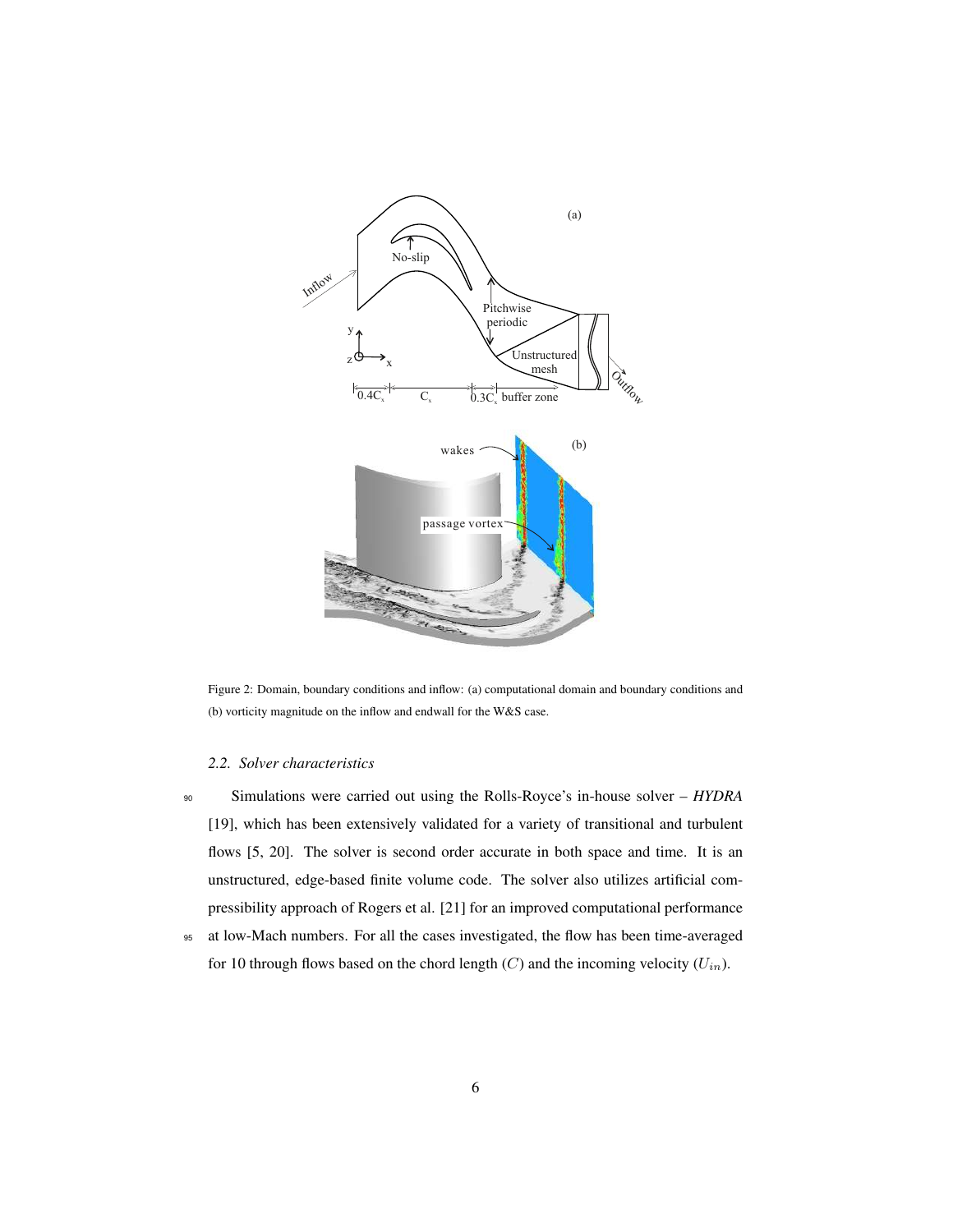Table 2: Test cases.





Figure 3: Inflow profiles for the LBL and TBL cases: (a) velocity profiles and (b) turbulent kinetic energy profiles

#### *2.3. Grid resolution*

Around 40 million cells were used to simulate each of the cases given in Table 2. The grid spacings (in wall units) in the region of primary interest (i.e. on the endwall <sup>100</sup> and suction surface) are within the range of  $\Delta y^+ < 2$ ,  $\Delta x^+ < 40$  and  $\Delta z^+ < 50$ . The mesh resolution complies with the recommended values for the wall-resolved LES. Grid independence study has been carried out for the TBL test case. The mesh was refined by 1.5 times in spanwise and 1.4 times in pitchwise direction, while the number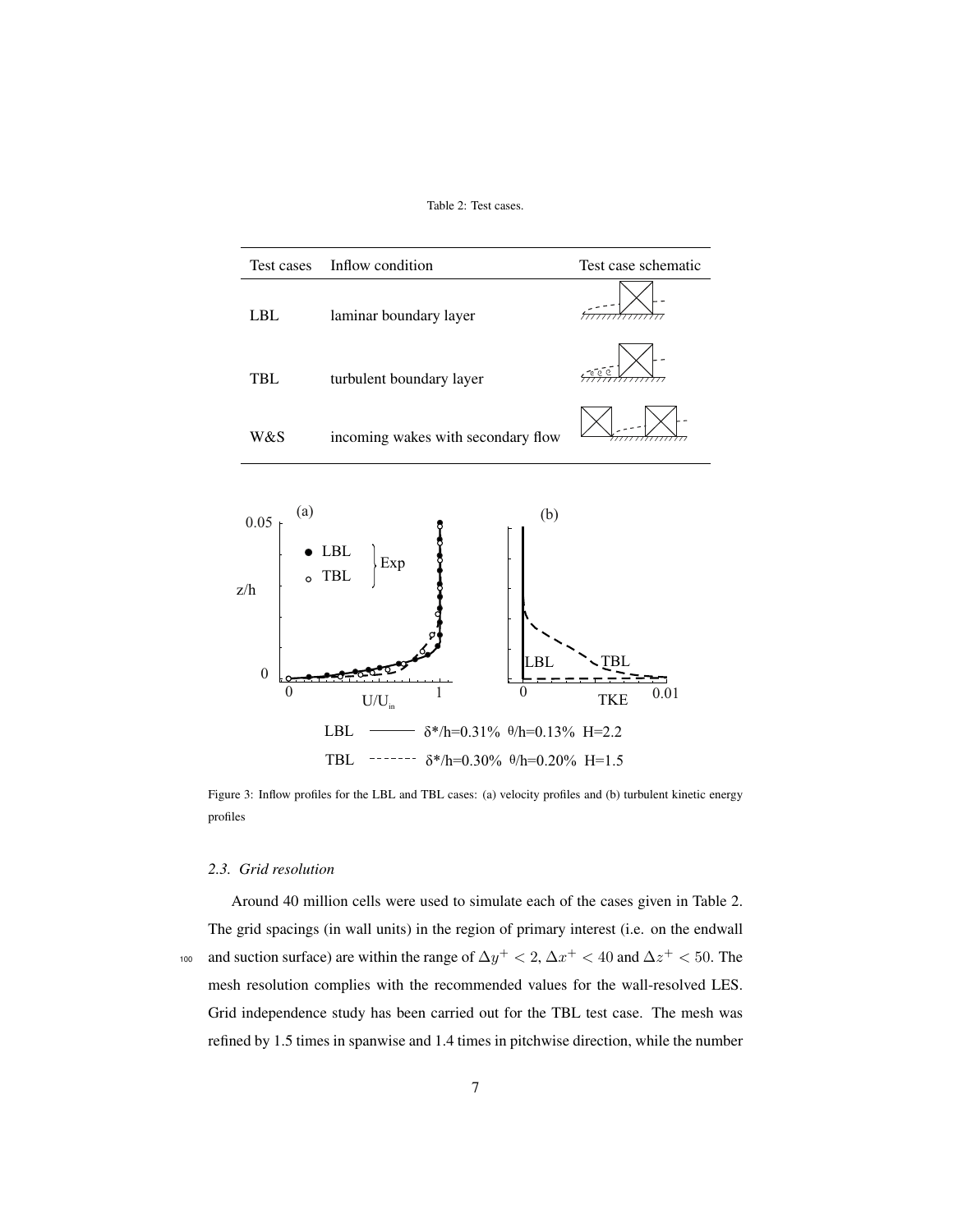of points in the streamwise direction was left unaltered. This results in the final refined <sup>105</sup> mesh with around 85 million cell count.

#### 3. Results and Discussion

#### *3.1. Grid independence study*

Figure 4(a) compares the axial evolution of the stagnation pressure loss coefficient  $(Y_p = (P_{01} - P)/(P_{01} - P_2)^T$  for both the baseline and refined meshes. Here, P is the <sup>110</sup> local pressure, subscripts 1 and 2 represent the values at the inlet and exit respectively, and subscript 0 represents stagnation quantities. Figures  $4(b,c)$  show the pitchwise averaged mean velocity profile at two different axial locations from the simulations with the baseline and refined meshes. A semi-log scale was used to clearly highlight the effect of mesh resolution on the velocity close to the endwall. Figures 4(d-g) compare

<sup>115</sup> the results of the pitchwise averaged turbulent kinetic energy between the baseline and refined mesh at four different axial locations. All these comparisons confirm that a grid independent solution has been achieved. Hence, the baseline mesh of 40 million was used to obtain the results presented in the subsequent sections.

#### *3.2. Validation*

<sup>120</sup> For the LBL case, around 25% of the span is effected by the three-dimensional endwall flow, while the flow over the rest of the span  $(z/h = 25\% - 50\%)$  is quasi two-dimensional. Figure 5(a,b) shows the streamwise evolution of the pressure coefficient and boundary layer integral parameters  $(\theta, \delta^*, H)$  in the quasi two-dimensional flow regime at  $z/h = 45\%$ . The results show encouraging agreement with the mea-<sup>125</sup> surements by Opoka [3], which are overlaid on the same plot. In the figure 5(a), the plateau of pressure coefficient between  $x/C_x = 0.8 - 0.92$  on the suction surface indicates a closed separation bubble. The shape factor increases to around 3.5 in the

separated region (see figure  $5(b)$ ). The separated shear layer transitions to turbulence

<sup>&</sup>lt;sup>1</sup>The stagnation pressure loss in figure  $4(a)$  has been mass averaged in the pitchwise direction using equation 2.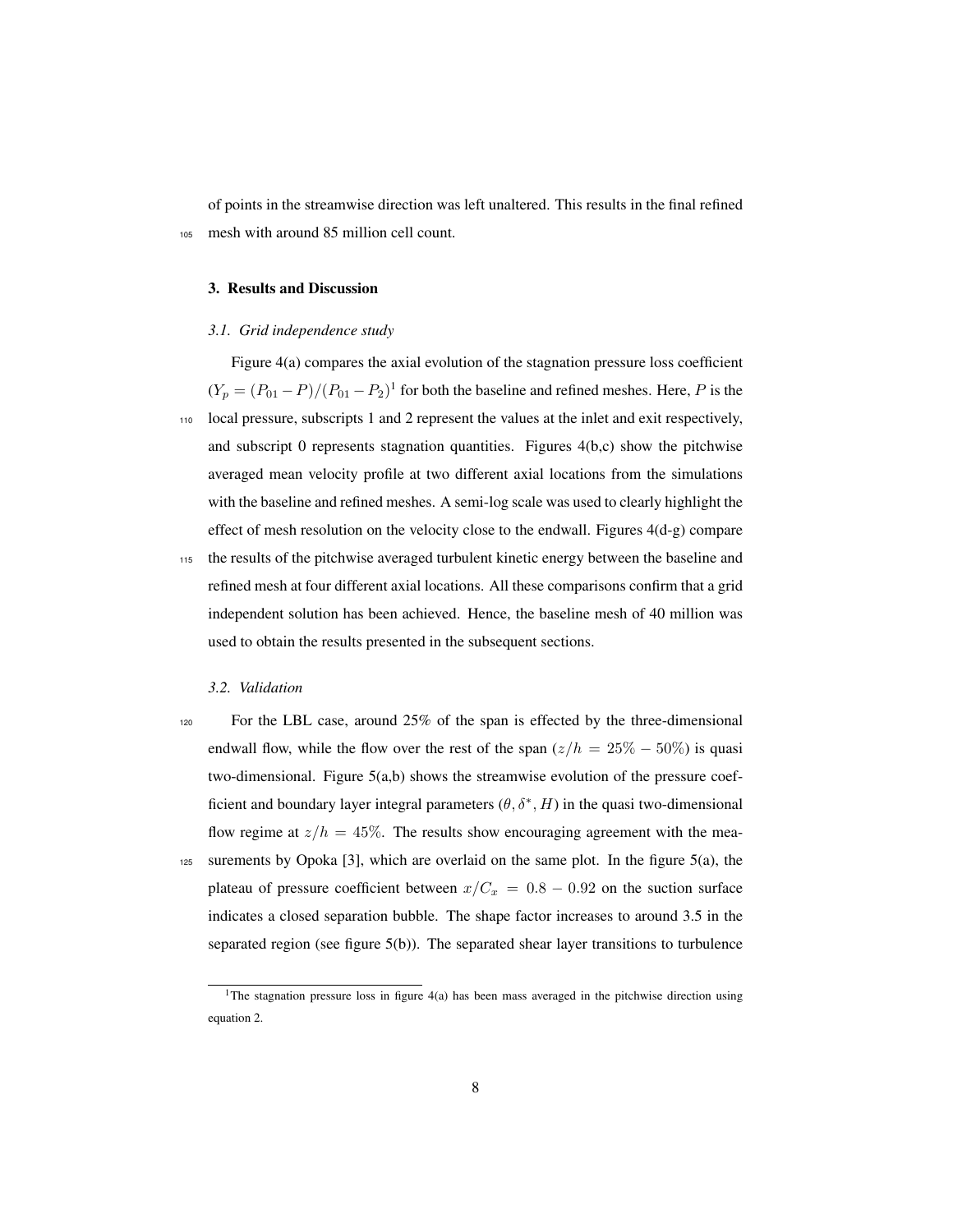

Figure 4: Comparison between simulations with the baseline  $(- - - -)$  and refined  $(\_\_\_\_\)$  meshes for (a) total pressure loss coefficient, (b,c) pitchwise averaged mean flow velocity magnitude profiles, and (d–g) pitchwise averaged turbulent kinetic energy profiles.

at around  $x/C_x = 0.92$  which drives the flow reattachment. The shape factor after <sup>130</sup> reattachment is around 1.6, which is typical of a turbulent boundary layer.

## *3.3. Overall flow features on the endwall*

The key features of the endwall flow are illustrated in figure 6 using the iso-surfaces of Q<sup>2</sup> contoured with  $U/U_{in}$ . Frames (a) and (b) show the instantaneous and timeaveraged flow fields, respectively. It is evident that, as the flow approaches the lead-<sup>135</sup> ing edge of the blade, the boundary layer at the endwall separates due to the adverse pressure gradient. The boundary layer rolls up to form a horseshoe vortex. This vortex subsequently splits into the pressure and suction legs which convect into different blade passages. The pressure leg combines with the cross-flow from the pressure to suction surface thereby forming a passage vortex – a dominant flow structure in sec-

<sup>140</sup> ondary flows. Consistent with the observations of Goldstein and Spores [9], the vortex

 ${}^{2}Q = 1/2(|\mathbf{\Omega}|^{2} - |\mathbf{S}|^{2})$ , where  $\mathbf{\Omega}$  is the vorticity tensor and S is the rate-of-strain tensor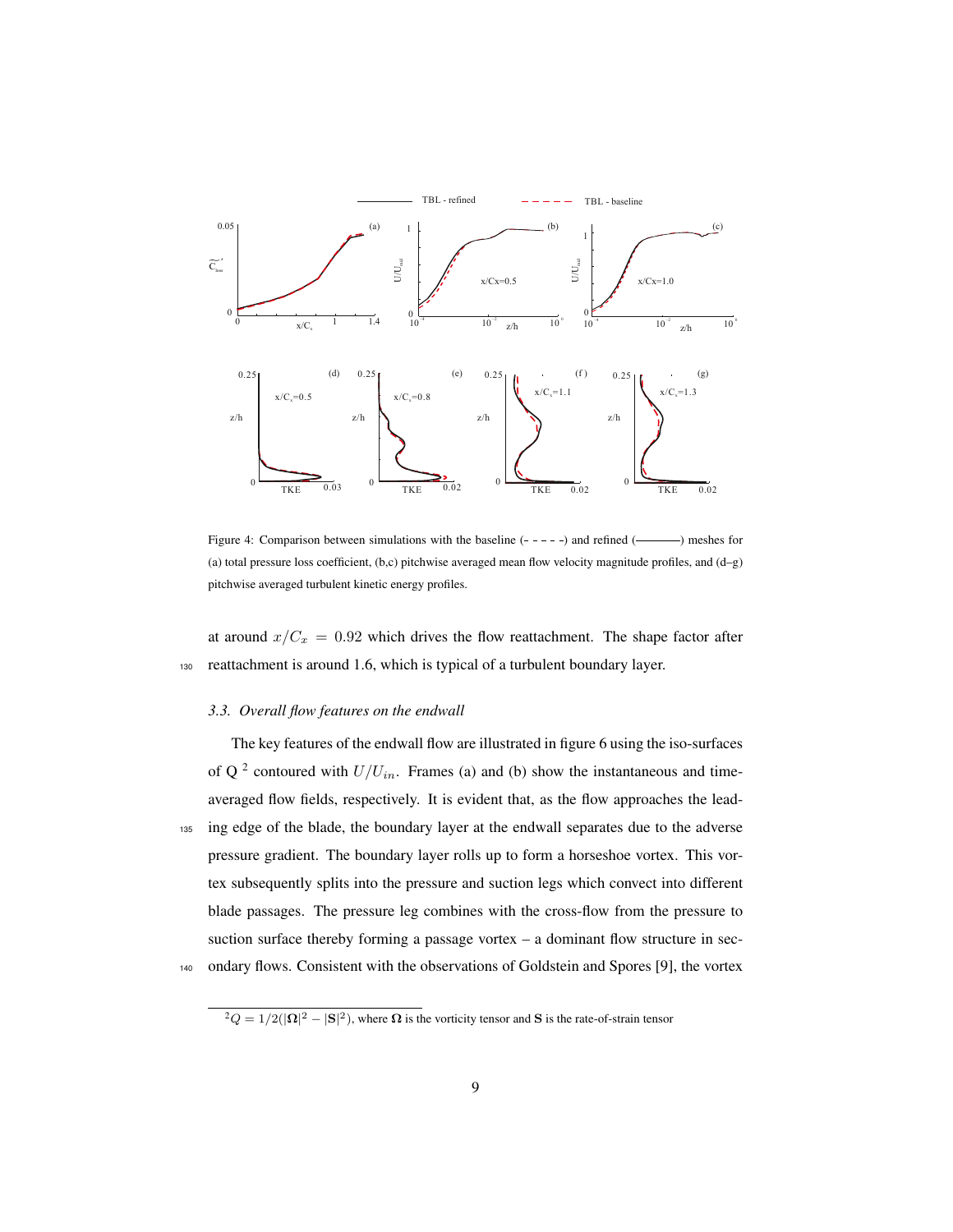

Figure 5: Comparisons with measurements at midspan: (a) pressure coefficient distribution and (b) boundary layer integral parameters on the suction surface. Symbols: measurements by Opoka [3] and lines: numerical results.  $\delta^*$  – boundary layer displacement thickness,  $\theta$  – boundary layer momentum thickness,  $H$  – shape factor

travelling above the passage vortex, labelled as  $\text{vor}_A$ , eventually merges with the passage vortex at the trailing edge. This vortex has a different sense of rotation relative to the passage vortex.

A new boundary layer is formed downstream of the pressure leg. This new bound-<sup>145</sup> ary layer is largely laminar and independent of the state of the incoming endwall boundary layer. Figure 7 demonstrates this more clearly using the contours of shape factor<sup>3</sup> close to the endwall for the TBL case. Recall that the shape factor of a laminar Blasius boundary layer is around 2.5, while the shape factor of a turbulent boundary layer is around 1.3 - 1.4. Notice that the zone downstream of the pressure leg is largely laminar

<sup>150</sup> (with a shape factor of around 2.5) even with an incoming turbulent boundary layer (where the shape factor is around 1.5). This is expected because most of the incoming boundary layer is separated and swept away from the endwall and the pressure surface.

<sup>&</sup>lt;sup>3</sup>Note that shape factor is not evaluated in the highly three-dimensional region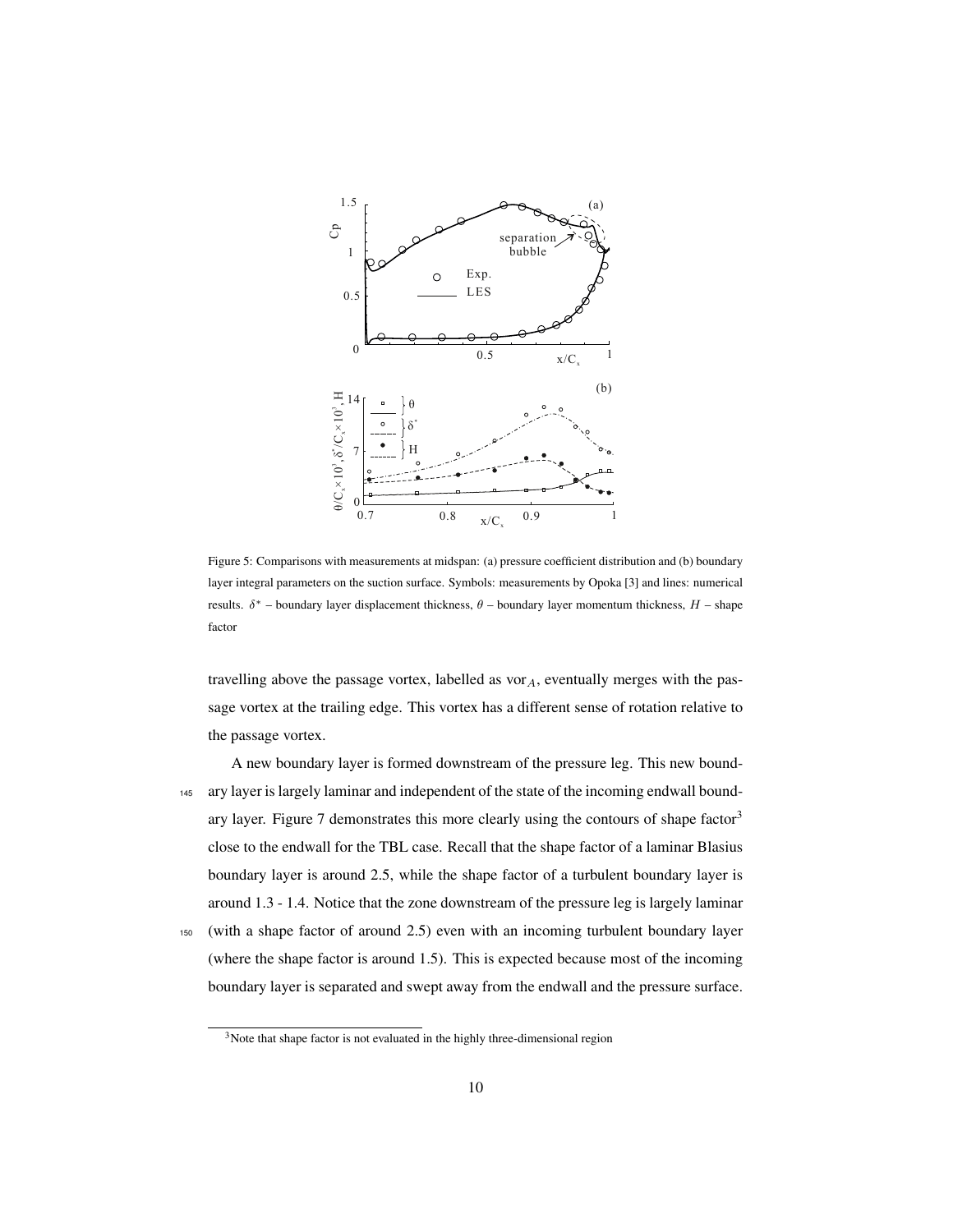

Figure 6: Q-criterion isosurface coloured by velocity magnitude for case LBL: (a) instantaneous and (b) time-averaged flow solutions.

This laminar boundary layer can even extend to  $30\%C_x$  downstream of the trailing edge.

<sup>155</sup> The general flow structure for the TBL and W&S cases is identical to the incoming LBL case except that the pressure leg of the horseshoe vortex is smaller and it moves axially downstream. This is due to the fact that the additional disturbances in TBL and W&S cases aid the flow in overcoming the adverse pressure gradient when compared to the LBL case.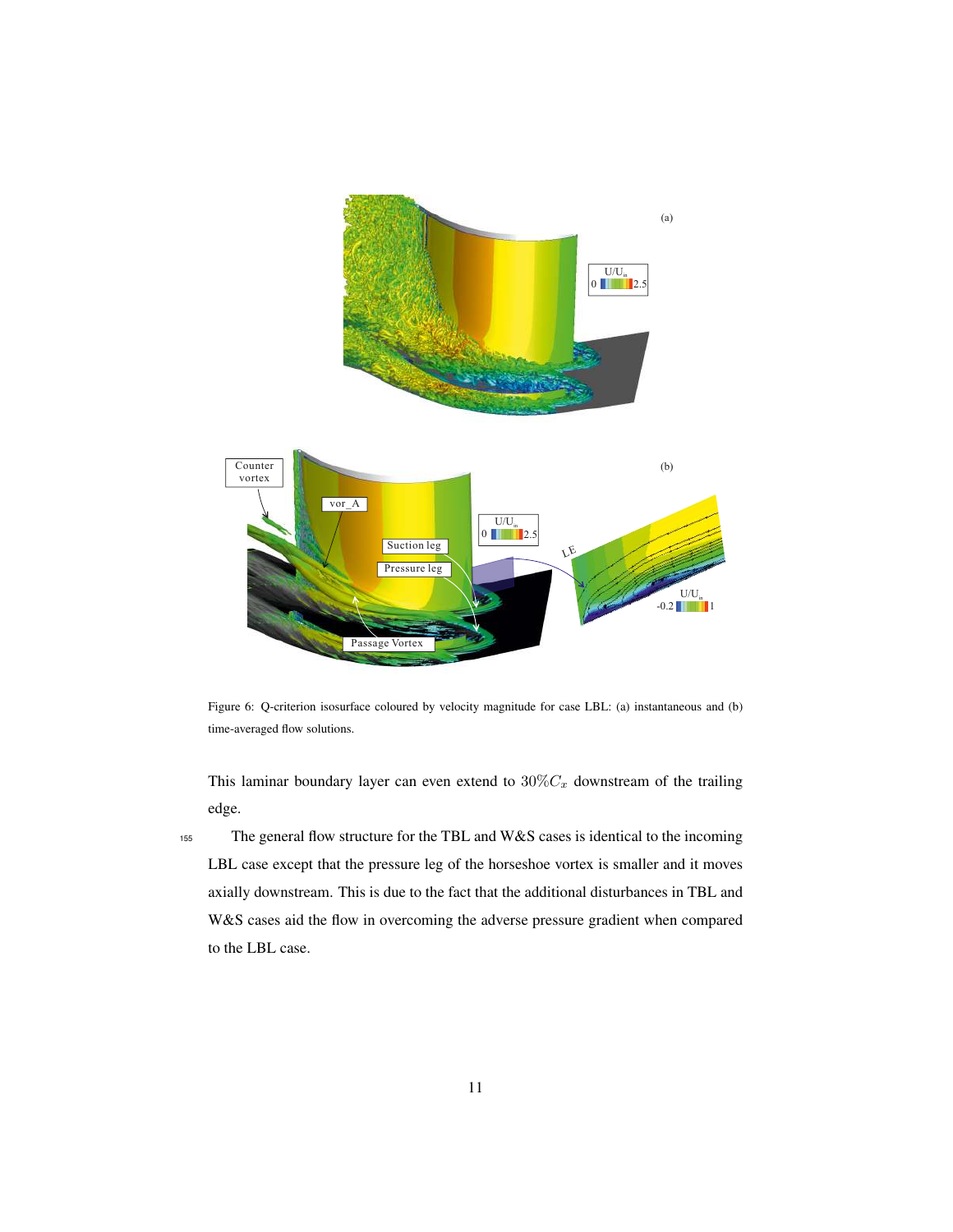

Figure 7: Shape factor on the endwall of TBL case.

## <sup>160</sup> *3.4. Loss analysis for LBL case*

In this section, a loss analysis will be introduced and carried out for the LBL test case. Additionally, the effects of different inflow boundary conditions will be addressed in the subsequent section 3.5. The entire loss analysis (evaluation of turbulent kinetic energy, total loss generation rate, etc) in the upcoming sections has been estimated over <sup>165</sup> the axial planes shown in figure 8(a). In this analysis, turbulent kinetic energy and loss generation rate are area averaged using:

Area average: 
$$
\tilde{\phi} = \frac{1}{A} \int_0^{0.5h} \int_0^{P_y} \phi dy dz
$$
 (1)

on the other hand the mass averaged total pressure loss coefficient is estimated using

Mass average: 
$$
\tilde{\phi}' = \frac{\rho}{\dot{m}} \int_0^{0.5h} \int_0^{P_y} \phi u dy dz
$$
 (2)

Here,  $\phi$  is the quantity of interest. Also,  $P_y$  and h are the pitch and span of the blade,  $A$  and  $\dot{m}$  are the cross-sectional area of the blade passage and the corresponding 170 mass flow rate through it, respectively.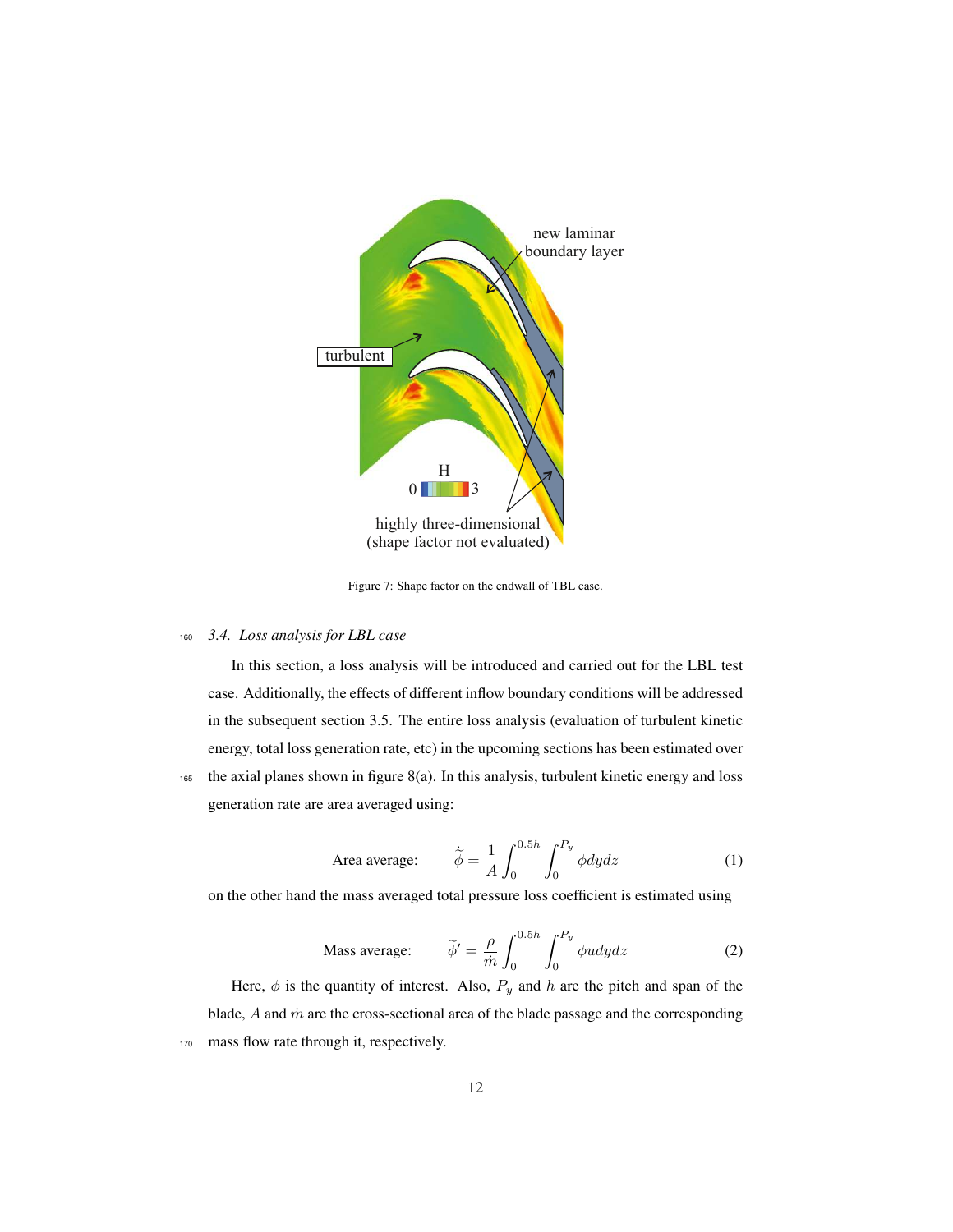To further facilitate the analysis, the resolved span is categorized into two dimensional (2D) and three dimensional (3D) regions as shown in figure 8(b). The 3D region  $(z/h < 25\%)$  is effected by the three-dimensional endwall flow. The flow in the 2D region over rest of the span ( $z/h = 25\% - 50\%$ ) is quasi two-dimensional where the <sup>175</sup> boundary layer separates on the suction surface and transitions to turbulence.

#### *3.4.1. Loss cores*

The cumulative loss generated within the blade passage can be quantified using the mass-averaged stagnation pressure loss coefficient  $Y_p$  downstream of the trailing edge. Figure 8(b) shows the isolines of  $Y_p$  at  $x/C_x = 1.3$  contoured with streamwise <sup>180</sup> vorticity. A typical three loss-core system has been captured. These cores, denoted as I, II and III, correspond to the stagnation pressure loss due to the counter, passage and corner vortices, respectively. From the streamwise vorticity contours in figure 8(b), it is evident that the passage and counter vortices rotate in opposite direction to each other. The counter rotating motion convects low momentum fluid from the wake into <sup>185</sup> the main stream, and thus increases mixing. The enhanced mixing largely contributes to the loss generation associated with the endwall flow downstream of the trailing edge. More discussion on this will be given in section 3.4.3.

#### *3.4.2. Turbulent kinetic energy and loss coefficient within blade passage*

Figure 9(a,b) show the axial evolution of the area-averaged turbulent kinetic energy <sup>190</sup> (TKE) and mass-averaged total pressure loss coefficient within the blade passage. On each axial plane extracted, the 2D and 3D categorization introduced in figure 8(b) is used to examine the loss contribution from 2D and 3D regions.

Figure 9(a) shows that the TKE in the 3D region immediately increases downstream of the leading edge due to the development of the three dimensional separation on 195 the endwall. The increase in TKE is gradual upto  $x/C_x = 0.64$  where the pressure gradient is favourable. However, it significantly increases in the region of adverse pressure gradient between  $x/C_x = 0.64 - 1.0$ . This is due to the development of large passage vortex. Beyond  $x/C_x = 1.0$ , the TKE decreases gradually, by around 25% between the tailing edge and the last extraction plane ( $x/C_x = 1.3$ ). This is due to the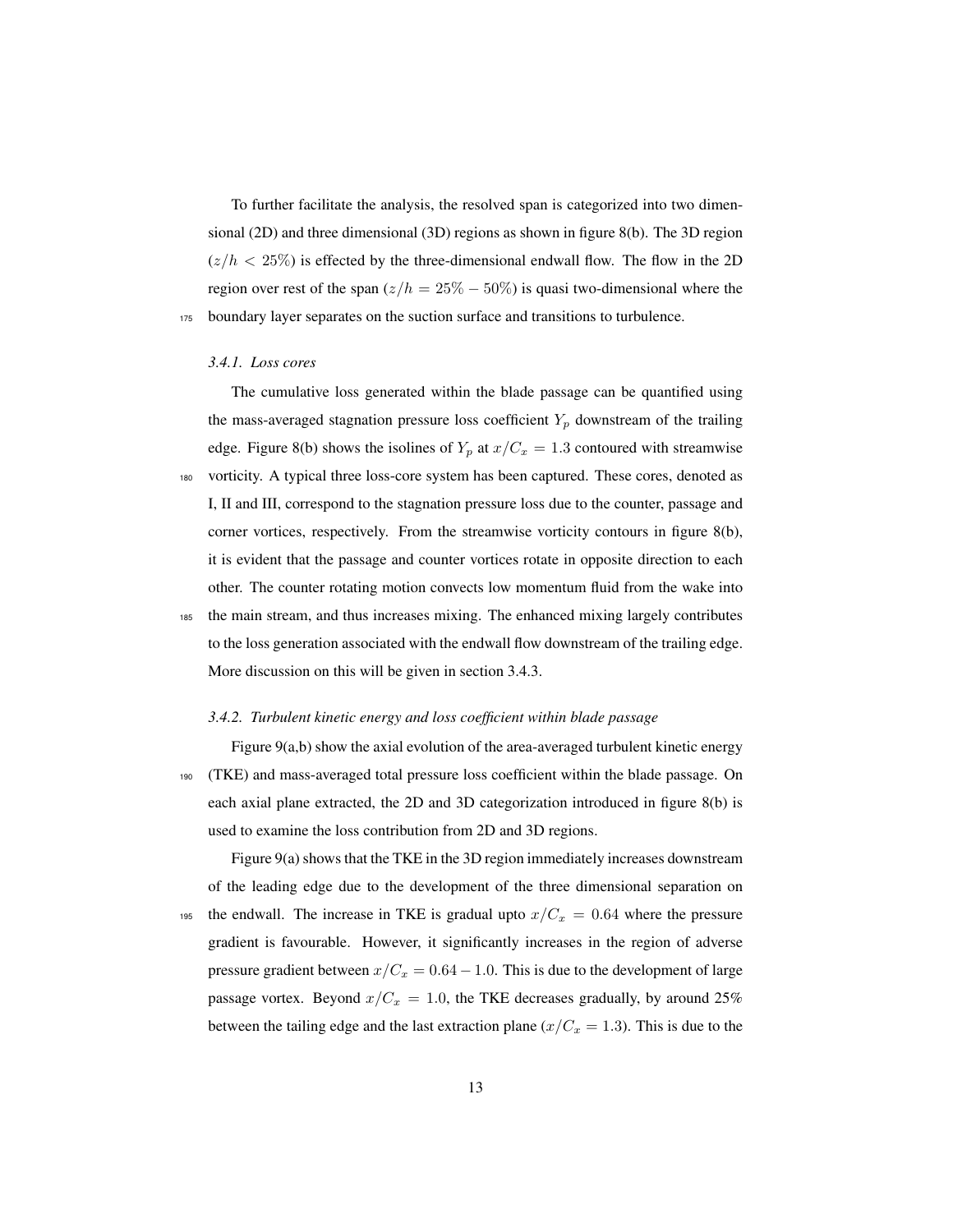

Figure 8: (a) Axial locations of extracted planes; (b) isolines of local stagnation pressure loss coefficient superimposed with streamwise vorticity at  $x/C_x = 1.3$ .

<sup>200</sup> absence of blade wetted area. On the other hand, within the 2D region, the boundary layer is largely laminar upto  $x/C_x = 0.84<sup>4</sup>$ . Beyond this point, the flow transitions and a dramatic increase in TKE is evident. At  $x/C_x = 1.0$ , the contribution from both 2D and 3D regions to the overall TKE is almost identical. However, downstream of the trailing edge ( $x/C_x = 1.0 - 1.3$ ), it is evident that the decrease in TKE within the 2D <sup>205</sup> region is much steeper than in the 3D region. It suggests that the wake from the trailing edge diffuses faster when compared to the passage vortex. This aspect will be revisited in the subsequent section 3.4.3 on loss mechanisms.

<sup>&</sup>lt;sup>4</sup>Note the actual transition point is at  $x/C_x = 0.92$ . Since there is no extracting plane between  $x/C_x = 0.92$ . 0.84 − 1.0, the transition point is identified at  $x/C_x = 0.84$  in the analysis based on the extracting planes shown in figure 8(a)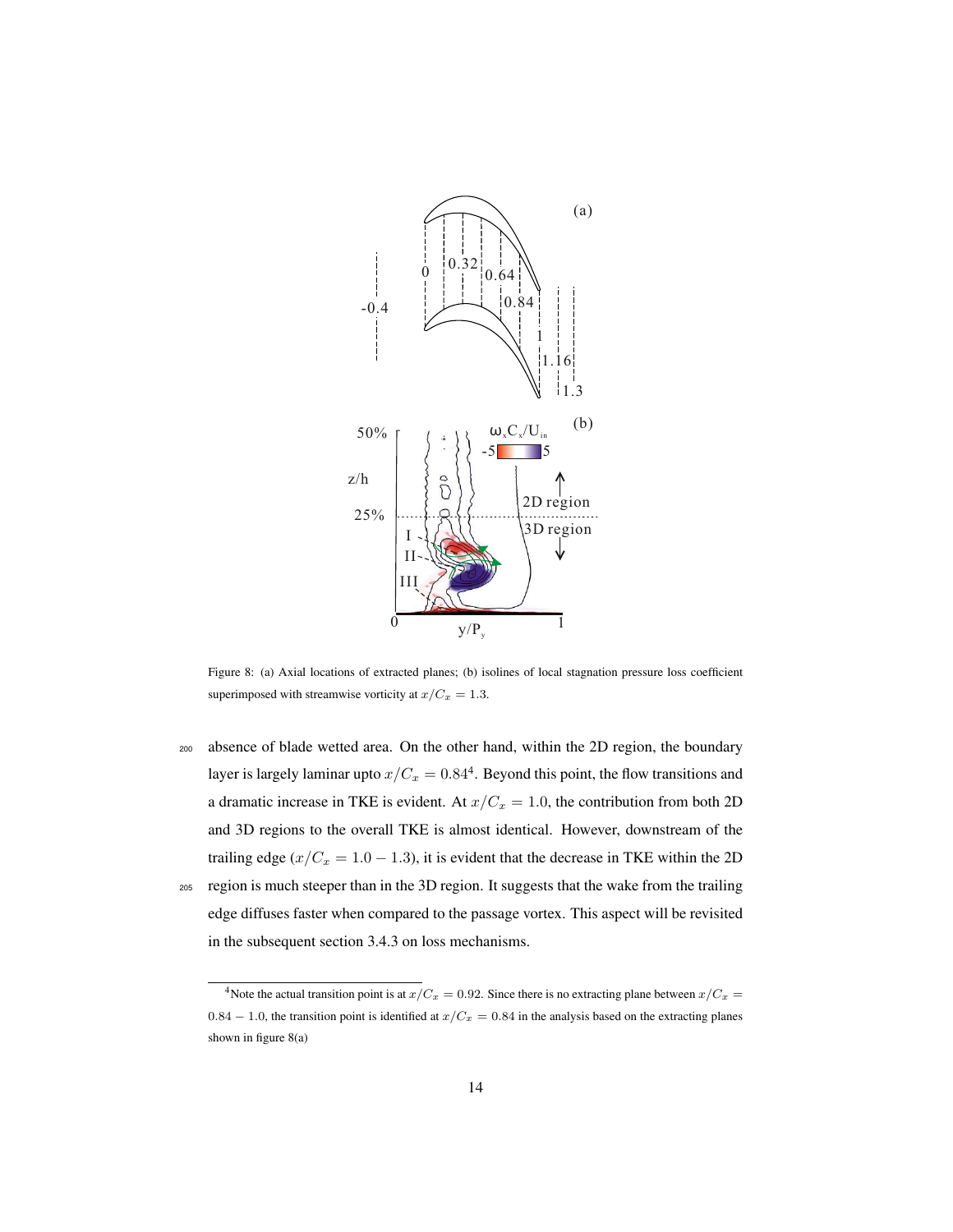Figure 9(b) shows the mass averaged total pressure loss coefficient within the passage. The overall loss is again categorized into the loss accumulated within the 2D and

- <sup>210</sup> 3D regions. Note that the loss in the 2D region is due to the boundary layers on the blade. The total loss in the 3D region is a combination of a) loss due to the boundary layers on the blade b) secondary loss due to the passage vortex and c) loss due to the boundary layer on the endwall. Since the cross-sectional areas of the 2D and 3D regions are equal, subtracting the loss within the 2D region from that in the 3D region
- <sup>215</sup> will be representative of the loss generated solely by the endwall effects. The 3D region contributes to most of the loss before the transition point  $x/C_x < 0.84$ . The total loss in the 2D region increases significantly once the flow transitions beyond  $x/C_x = 0.84$ . Finally, at the exit plane  $(x/C_x = 1.3)$ , the 2D and 3D regions account for approximately 37% and 63% of the overall loss. Thus, around 26%  $<sup>5</sup>$  of the loss is contributed</sup> <sup>220</sup> solely due to the passage vortex and endwall boundary layer.

#### *3.4.3. Loss mechanisms*

The mean flow kinetic energy equation is used to study the loss generation rate within the flow passage. This can be written as

$$
\frac{\partial E}{\partial t} + \bar{u}_j \frac{\partial E}{\partial x_j} = \underbrace{\frac{\partial}{\partial x_j} (-\bar{u}_j \frac{\bar{p}}{\rho} + 2\nu \bar{u}_i \bar{s}_{ij} - \overline{u'_i u'_j} \bar{u}_i) - 2\nu \bar{s}_{ij} \bar{s}_{ij} + \overline{u'_i u'_j} \bar{s}_{ij}}_{\text{II}} \tag{3}
$$

where  $E = \frac{1}{2} \bar{u}_i \bar{u}_i$  is the mean flow kinetic energy,  $s_{ij}$  is the strain tensor and  $\overline{u'_i u'_j}$  is <sup>225</sup> the time averaged Reynolds stress. The first term (I) on the right hand side of equation 3 transports/redistributes the mean-flow kinetic energy by pressure, viscous stresses and Reynolds stresses, respectively. The second term (II) represents the dissipation of mean-flow kinetic energy due to the velocity gradients. This term is always negative and thus acts as a sink. The third term (III) accounts for the dissipation of the mean flow <sup>230</sup> kinetic energy due to the Reynolds stresses. This term is usually negative, since the sign of Reynolds stresses is often opposite to the sign of the mean-flow velocity gradient.

<sup>&</sup>lt;sup>5</sup>calculated by subtracting the loss within the 2D region from the 3D region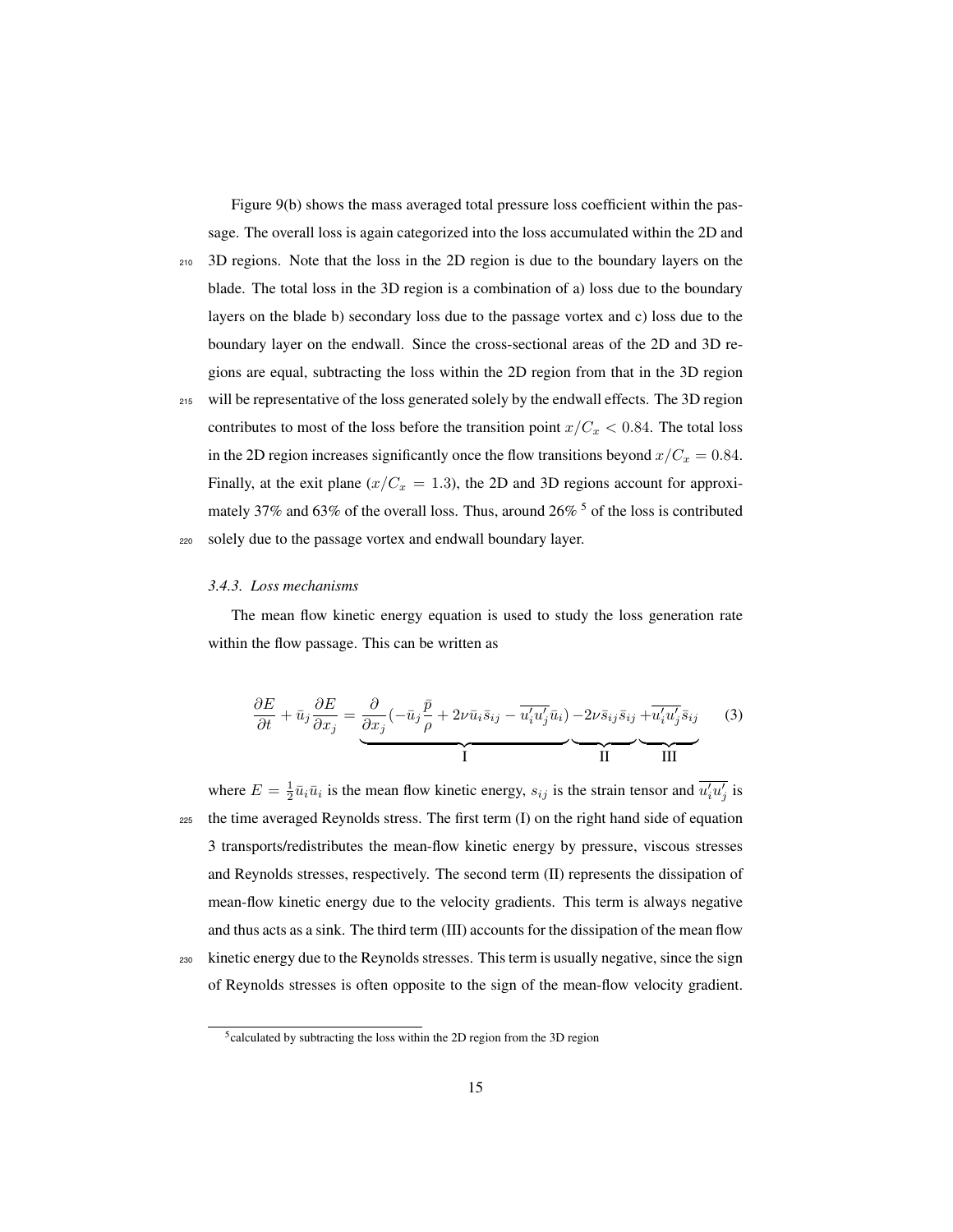

Figure 9: The development of (a) area-averaged turbulent kinetic energy and (b) mass-averaged total pressure loss coefficient in the blade passage.

Term III can also be described as turbulence production (but with an opposite sign) accounting for the transfer of energy from the mean flow into the turbulent fluctuations. In the subsequent analysis, it is assumed that the mean flow energy transferred to the <sup>235</sup> turbulent scales dissipates eventually as heat without any backscattering.

The loss generation rate within the flow passage is governed by the terms II and III in equation 3, which are hereafter denoted as the mean flow Kinetic Energy Dissipation due to the velocity gradients ( $KED_{vis} = 2\nu\bar{s}_{ij}\bar{s}_{ij}$ ) and the turbulent Reynolds stresses ( $KED_{tur} = -\overline{u'_i u'_j} \overline{s}_{ij}$ ). Figure 10 shows the streamwise evolution of the area 240 averaged  $KED_{vis}$  and  $KED_{tur}$  within the blade passage. Three different zones are identified:

In zone 1 ( $x/C_x < 0$ ), upstream of the blade leading edge, the 3D region alone contributes to the loss generation rate due to the wetted area at the endwall. In this zone,  $KED_{vis}$  and  $KED_{tur}$  contribute almost equally to the overall loss generation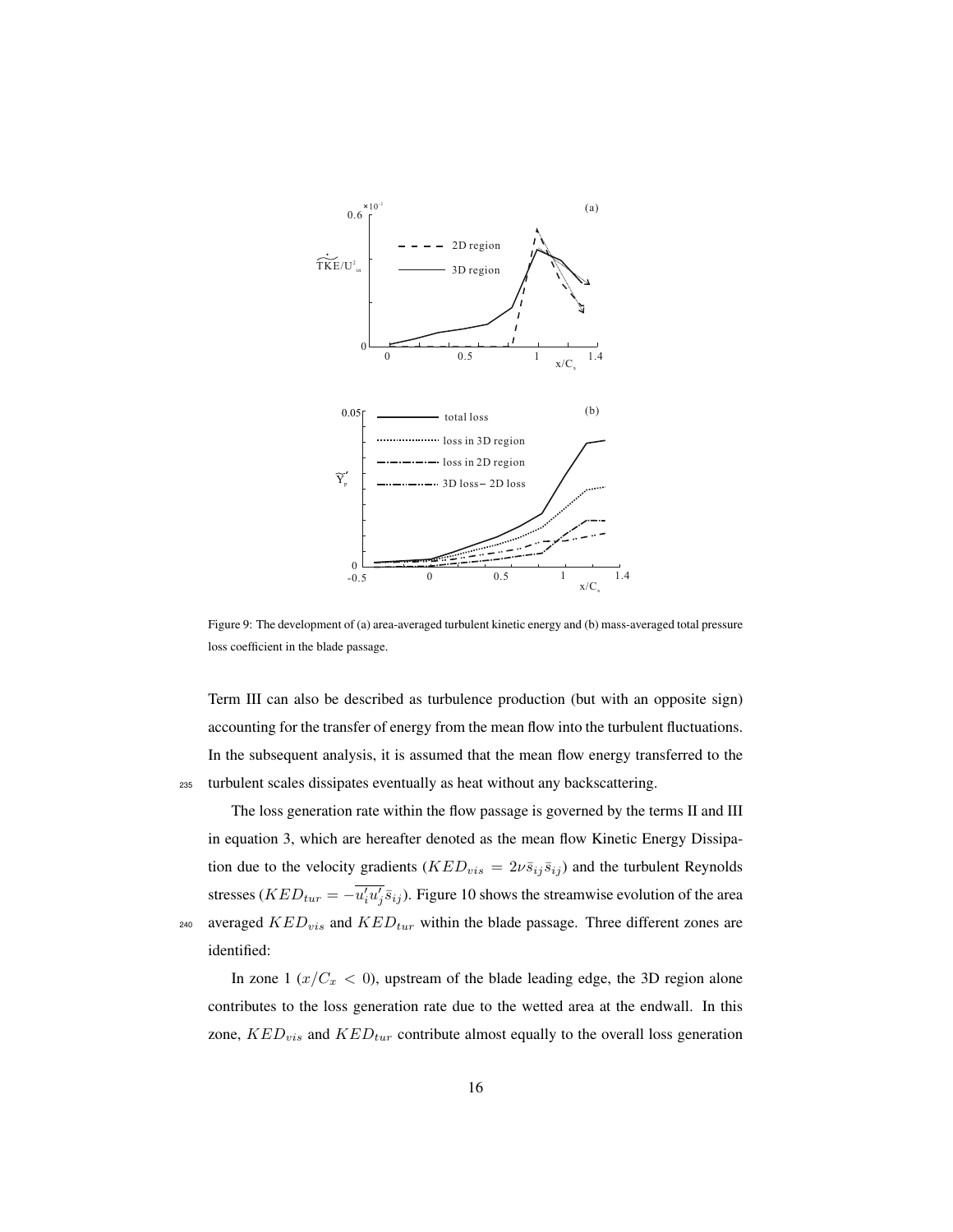

Figure 10: Mean flow energy dissipation due to velocity gradients  $(KED_{vis})$  and Reynolds stresses  $(KED_{tur})$  along x-axial direction.

<sup>245</sup> rate in the 3D region.

Zone 2 corresponds to the region between the leading edge of the blade and upstream of the transition point ( $x/C_x = 0 - 0.84$ ). In this zone, the loss generation within the 2D and 3D regions is largely due to  $KED_{vis}$ . In the 2D region, the wetted area from the blade surface alone contributes to the loss generated by mean velocity

<sup>250</sup> gradients. However, both the blade surface and the endwall contribute to the loss generated by the mean velocity gradients in the 3D region. Thus, in zone 2,  $KED_{vis}$  in the 3D region is larger than that of the 2D region. The boundary layers on the blade surface are largely laminar in the 2D region and thus will not contribute to the  $KED_{tur}$ . Contrarily, the disturbances due to 3D separation at the endwall increased  $KED_{tur}$  in <sup>255</sup> the 3D region, albeit their contribution being smaller than  $KED_{vis}$ .

In zone 3 (  $0.84 < x/C_x < 1$ ), where the boundary layer on the suction surface of the blade separates and transitions to turbulence,  $KED_{tur}$  increases sharply while the increase of  $KED_{vis}$  is much more gradual. Additionally,  $KED_{tur}$  increases faster in the 2D region relative to the 3D region. The reason for this is that the boundary <sup>260</sup> layer separates and transitions to turbulence in the 2D region. However, in the 3D

region, secondary flow suppresses part of the separation on the suction surface. Hence,  $KED_{tur}$  in the 3D region is observed lower than in the 2D region at the trailing edge.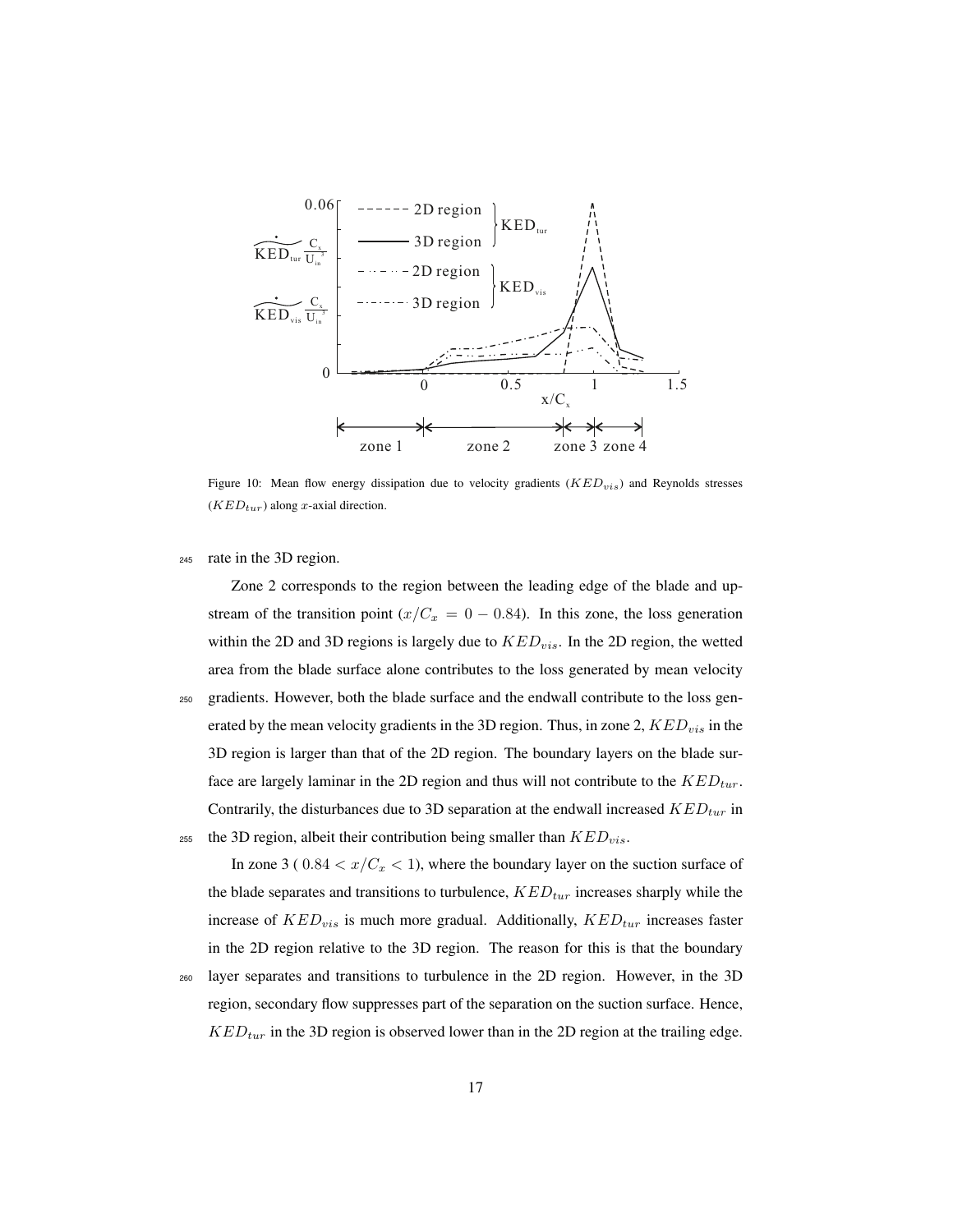In zone 4 ( $x/C_x > 1$ ), downstream of the trailing edge,  $KED_{tur}$  is almost twice as high as  $KED_{vis}$  and thus it greatly contributes to the loss generation rate in both

<sup>265</sup> 2D and 3D regions. This is attributed to the violent production of turbulence from the separated shear layer transition in the 2D region and parts of 3D region. Notice that the loss generation rate due to turbulence  $(KED_{tur})$  in the 2D region decreases steeply between  $x/C_x = 1 - 1.16$ . It almost drops to zero at  $x/C_x = 1.16$ . However, there is still a noticeable level of  $KED_{tur}$  in the 3D region. Recall from section 3.4.2 that the <sup>270</sup> turbulent kinetic energy in the 3D region decreased more gradually than that in the 2D (see figure 9).

The reason for this behaviour is demonstrated in figure 11, where the contours

of  $KED_{tur}$  at  $x/C_x = 1.16$  and 1.3 are shown. Secondary flow velocity vectors and loss coefficient isolines are also superimposed. Three regions (A,B,C) with high <sup>275</sup> KED<sub>tur</sub> are identified in figure 11(a). High KED<sub>tur</sub> in: i) Region A corresponds to the dissipation of kinetic energy by the Reynolds stresses due to the convection of the low momentum fluid within the wake into the main stream, ii) region B corresponds to the convection of high velocity in the main stream into the wake, and iii) region C is caused by the shear layer on the suction side. As illustrated in the figure, the highest

- <sup>280</sup> loss coefficient is associated with the counter vortex rather than the passage vortex. Also, the passage vortex loss core does not exactly collocate with the passage vortex core (indicated by secondary velocity vectors). These observations are consistent with the measurements of MacIsaac and Sjolander [13]. It is interesting to note that in figure 11(b) the  $KED_{tur}$  term (which is identical to the turbulence production in TKE
- <sup>285</sup> transport equation) in regions A and B are still relatively high while that in region C is not. It suggests that the passage vortex (in the 3D region) mixes out gradually when compared to the wake (in the 2D region) from the trailing edge. Thus, the contribution of  $KED_{tur}$  (and TKE) to the loss generation rate is reduced more slowly in the 3D region when compared to that in the 2D region.

#### <sup>290</sup> *3.5. Effects of inflow condition*

Having analysed the baseline LBL case in the previous section, the effects of different inflow conditions (an incoming turbulent endwall boundary layer and wakes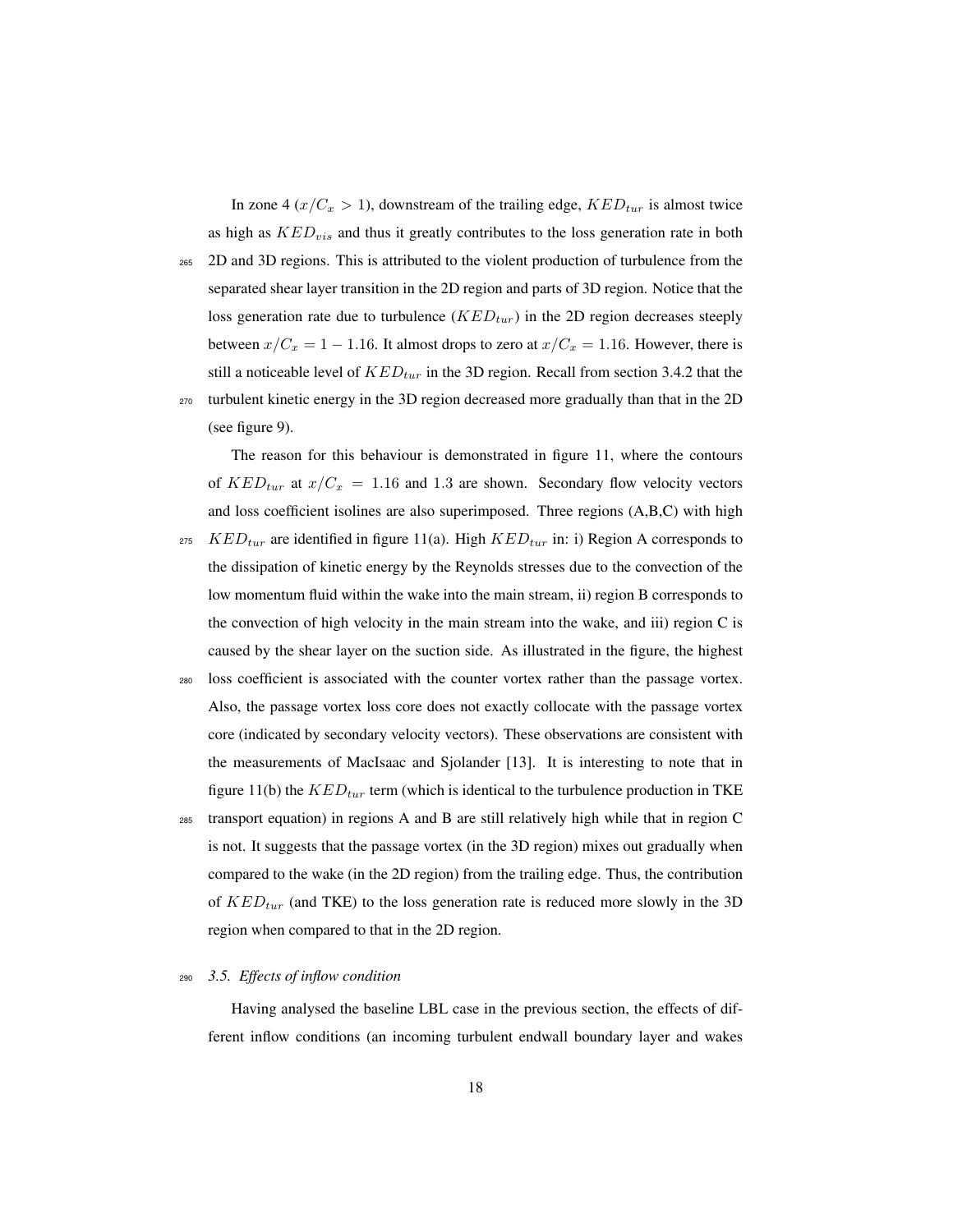

Figure 11: Local loss coefficient isolines with  $KED_{tur}$  contours and secondary velocity vectors superimposed at (a)  $x/C_x = 1.16$  and (b)  $x/C_x = 1.3$ .

with secondary flows from the upstream rotor) on the loss generation are given in this section. The velocity profiles extracted upstream of the blade at  $x/C_x = -0.1$  are <sup>295</sup> shown in figure 12(a). Although it was ensured that the thickness of an incoming laminar boundary layer is same as that of an incoming tubulent boundary layer (see figure 3), the turbulent boundary layer grows thicker than the laminar boundary layer at  $x/C_x = -0.1$ . Note that a thicker boundary layer usually generates a higher endwall loss.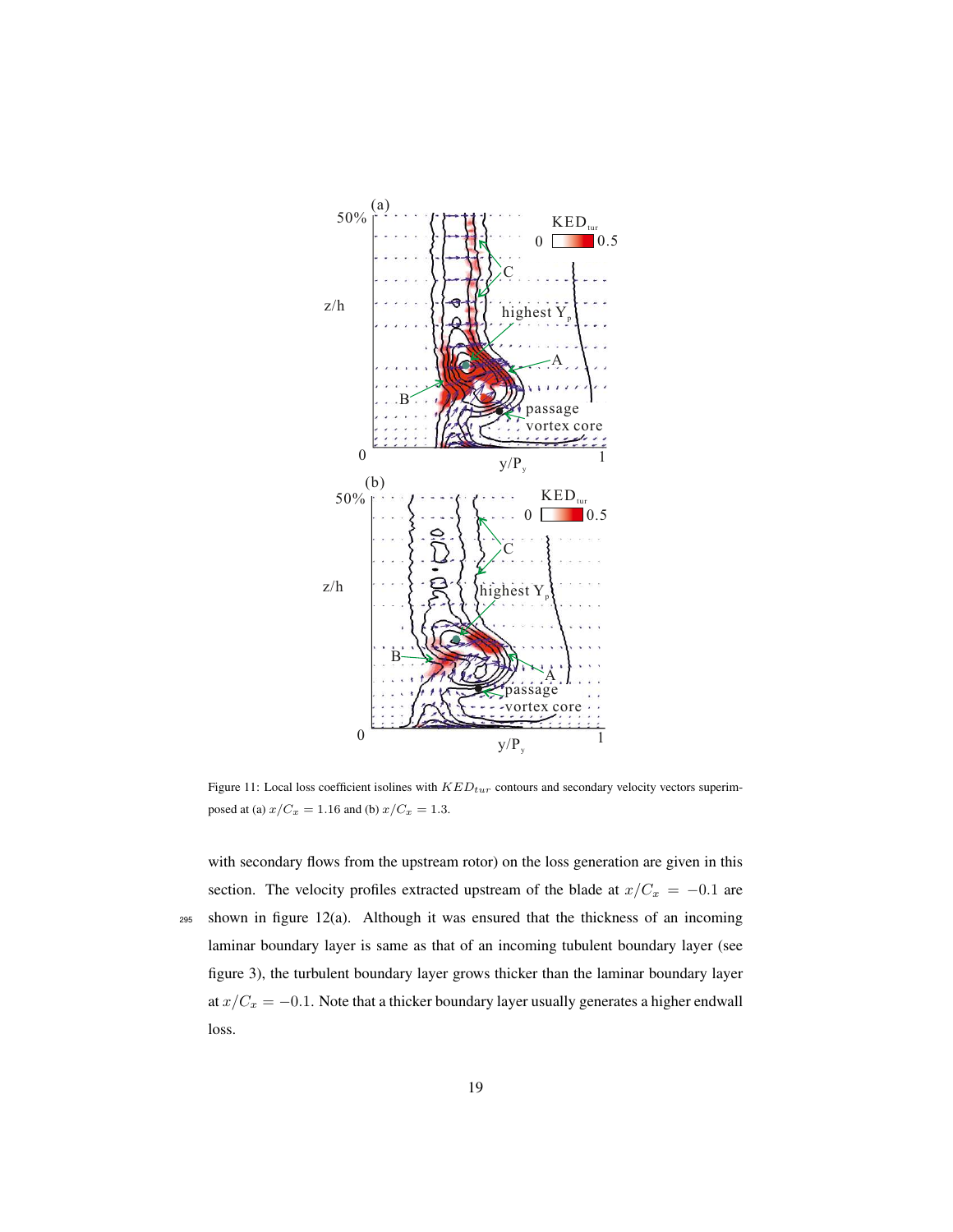- <sup>300</sup> Figure 12(b) compares the axial variation of the mass averaged total pressure loss coefficient within the flow passage. When compared to the LBL case, the turbulent boundary layer has a negligible effect on the loss in the region of a favourable pressure gradient  $(x/C_x < 0.6)$ . In this region, no interaction between the endwall flow and suction surface boundary layer is observed. As the endwall flow convects towards 305 and interacts with the suction surface boundary layer  $(x/C_x > 0.6)$ , the effect of the turbulent endwall boundary layer becomes more evident. The enhanced mixing both on the endwall and aft-portion suction surface increases the loss generation rate. Of all the inflow conditions investigated, the highest loss is observed for the W&S case.
- <sup>310</sup> from the upstream rotor. Quantitatively, when compared to LBL, an incoming TBL increased  $Y_p$  by 10% while the W&S increased the loss by 20%.

This is due to the higher loss associated with the incoming wakes and secondary flow



Figure 12: (a) Velocity profiles taken at  $x/Cx = -0.1$ ; (b) loss coefficient along x-axial direction.

The effect of inflow conditions on the dissipation of mean flow kinetic energy is examined. Following the analysis described in section 3.4.3, the axial evolution of the area averaged  $KED_{vis}$  and  $KED_{tur}$  within the blade passage are plotted in figure <sup>315</sup> 13. Frame (a) shows the overall dissipation of mean kinetic energy. Prior to transition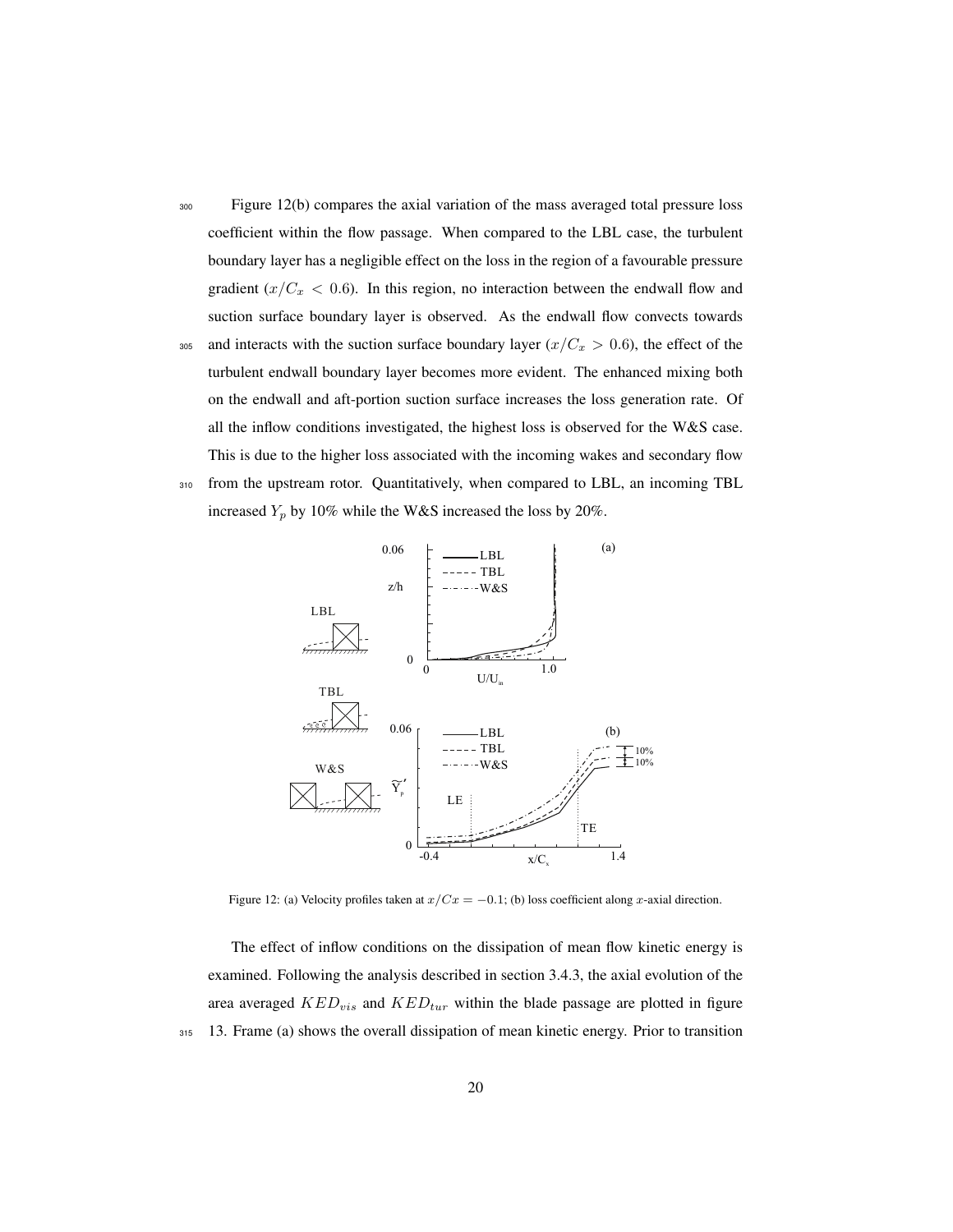

Figure 13: Loss generation rate within the passage for all the three cases: (a) overall loss generation rate; (b) loss generation rate due to  $KED_{tur}$  in the 3D and (c) 2D regions and (d) loss generation rate due to  $KED_{vis}.$ 

 $(x/Cx < 0.84)$ , the presence of wakes with secondary flows contributed to the highest mean flow energy dissipation. However, notice that the trend has reversed downstream of the transition point. Frames  $(b) - (d)$  explain this behaviour considering the individual contributions of  $KED_{vis}$  and  $KED_{tur}$  in the 2D and 3D regions.  $KED_{vis}$  $320$  (see frame (d)) is almost similar for all the cases with different inflow conditions; the contribution of the 3D region being larger than that of 2D due to a larger wetted area

- (from endwall and surfaces of the blade). However, there is a striking difference in the contribution of  $KED_{tur}$  with different inflow conditions (see frames (b,c)). In the 3D region,  $KED_{tur}$  increased progressively with increasing disturbances at the in-
- <sup>325</sup> flow; with the energy dissipation from W&S being the largest. This is attributed to the higher turbulence intensities (and relatively larger velocity gradients) associated with the wakes and secondary flows from the upstream rotor convected into the blade passage. The incoming passage vortex mixes out gradually as it convects to the trailing edge, where the loss generation reduces to the similar level as the other two cases. At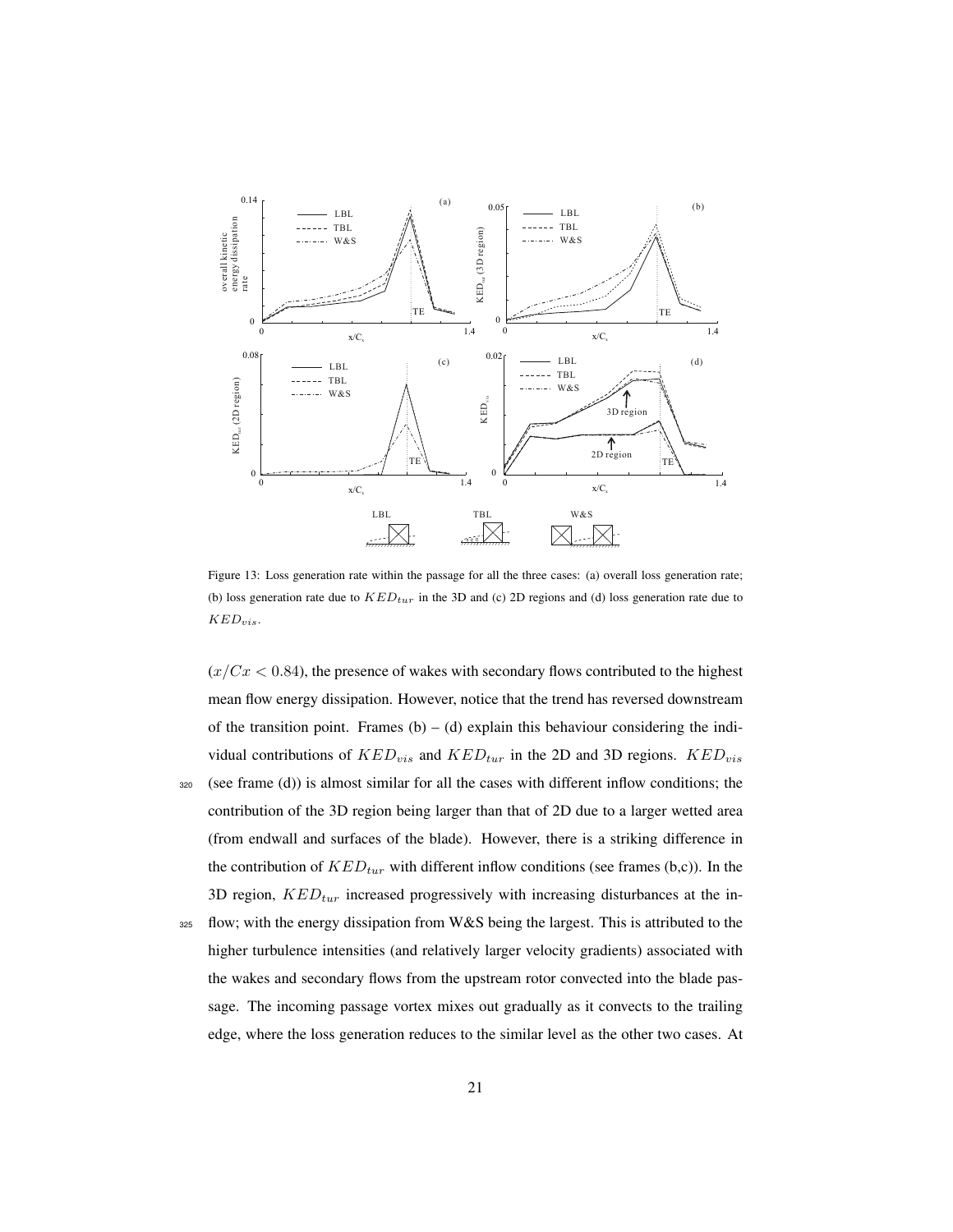330 the midspan (in the 2D region), for both the LBL and TBL cases,  $KED_{tur}$  is almost zero upstream of the transition point  $(x/Cx < 0.84)$ . However, the incoming wakes are effective in suppressing the separation bubble at the midspan thereby reducing the loss generation rate by 40% at the trailing edge.

#### 4. Conclusions

- <sup>335</sup> Using a series of high-fidelity eddy resolving simulations, the current study attempts to provide an improved understanding of the endwall flows in high-lift low pressure turbines. Associated loss generation mechanisms were discussed in detail. The numerical framework has been validated by providing comparison against the measurements. The effect of three different inflow conditions have been studied. These include <sup>340</sup> a laminar boundary layer, a turbulent boundary layer and wakes with secondary flow
	- from an upstream blade row. The key results from the current study are:
		- Eddy resolving simulations are helpful in accurately capturing the endwall flow features.
- When compared to LBL, the mass averaged total pressure loss  $Y_p$  increased sub-<sup>345</sup> stantially in the presence of TBL and W&S. This is attributed to the additional disturbances which enhanced mixing at the endwall, suction surface and within the passage.
- Upstream of the transition point  $(x/C_x < 0.84)$ , the loss generation rate increased at both the endwall and at the midspan due to the incoming W&S. After 350 transition  $(x/C_x > 0.84)$ , the presence of incoming wakes suppressed the 2Dseparation bubble at the midspan thereby decreasing the loss generation rate by almost 40%.
- Downstream of the trailing edge  $(x/C_x > 1.0)$ , the wake at the mid-span mixed out rapidly when compared to the passage vortex at the endwall. Thus the de-<sup>355</sup> crease in the loss generation rate at the endwall was much more gradual when compared to the steep decrease at the midspan.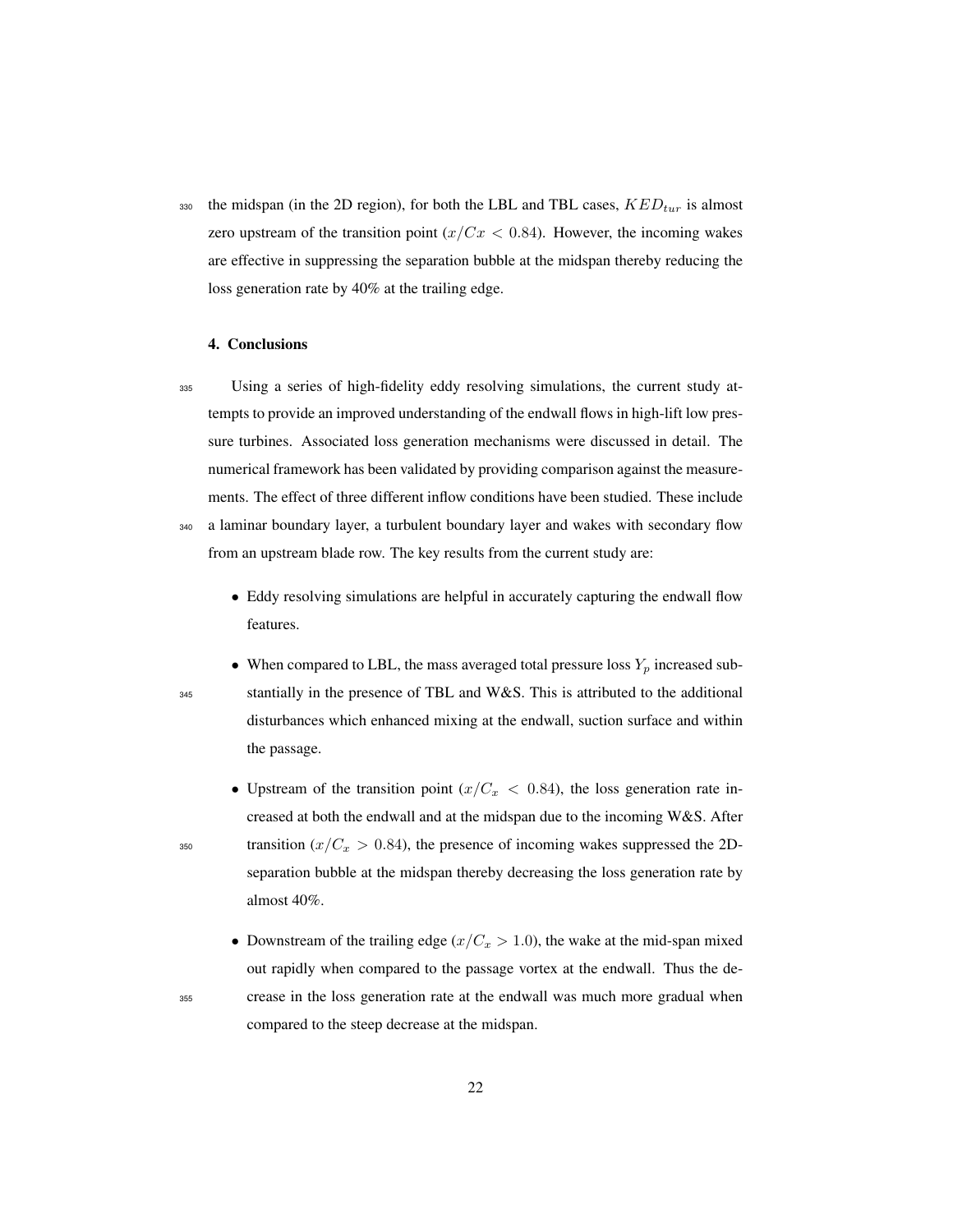## 5. Acknowledgements

The authors would like to thank Rolls-Royce for providing the permission to publish this work. Acknowledgements are also due to the Cambridge Overseas Trust for <sup>360</sup> financially supporting this project. The authors would also like to acknowledge Dr. Rob Watson, Dr. Ifthekar Naqavi and Mr. Ashly Scillitoe for their valuable discussions and supports.

#### NOMENCLATURE

- $\delta^*$ Boundary layer displacement thickness
- $\theta$  Boundary layer momentum thickness
- $C_x$  Axial chord
- $C_p$  Pressure coefficient  $(P_{0in} P)/(P_{0in} P_{TE})$
- $h$  Span
- H Shape factor
- TKE Turbulent kinetic energy
	- P Local pressure
	- $P_0$  Stagnation (total) pressure
	- $P_y$  Pitch
	- Q Q-criterion
	- $Re$  Reynolds number based on  $U_{TE}$  and  $C$
	- U Velocity
	- $Y_p$  Total pressure loss coefficient  $(P_{0in} P_0)/(P_{0in} P_{TE})$

## *Subscripts*

- in or 1 Inlet
- $TE$  or 2 Trailing edge or exit

# *Others*

- $\tilde{X}$  Area averaged quantity
- $\tilde{X}'$  Mass averaged quantity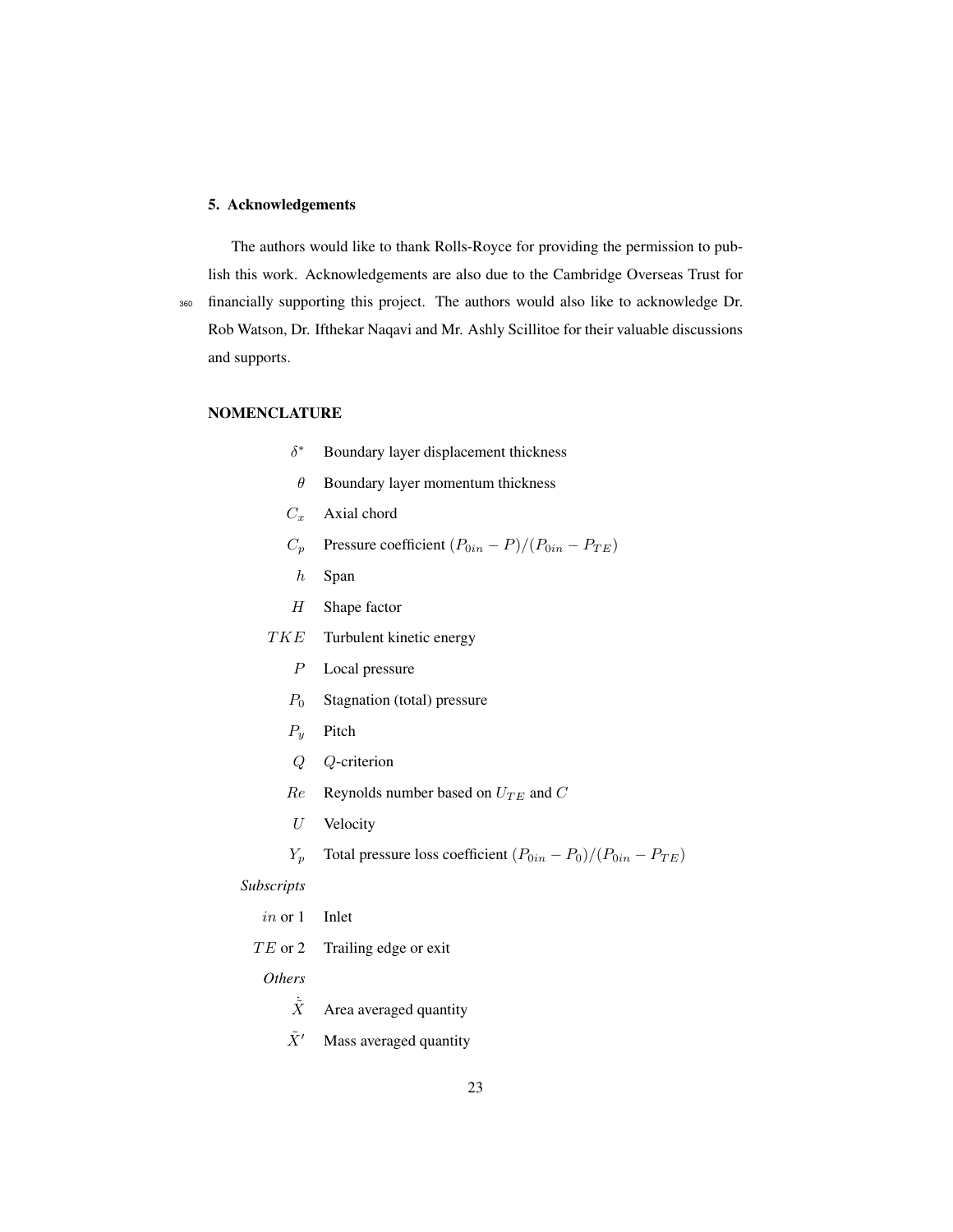#### <sup>365</sup> References

- [1] M. M. Opoka, The effect of upstram and downstream bladerows on transition in low pressure turbines, Ph.D. thesis, University of Cambridge (2007).
- [2] H. P. Hodson, R. J. Howell, The role of transition in high-lift low-pressure turbines for aeroengines, Progress in Aerospace Sciences 41 (6) (2005) 419–454.
- <sup>370</sup> doi:10.1016/j.paerosci.2005.08.001. URL http://dx.doi.org/10.1016/j.paerosci.2005.08.001
	- [3] M. M. Opoka, H. P. Hodson, Experimental Investigation of Unsteady Transition Processes on High-Lift T106A Turbine Blades, Journal of Propulsion and Power 24 (3) (2008) 424–432. doi:10.2514/1.31947.
- <sup>375</sup> URL http://arc.aiaa.org/doi/abs/10.2514/1.31947
	- [4] H. Hodson, R. Howell, Unsteady flow: its role in the low pressure turbine, International Symposium Unsteady. URL http://www-g.eng.cam.ac.uk/whittle/publications/ hph/2000-ISUAAAT-LPReview.pdf
- <sup>380</sup> [5] J. Cui, V. N. Rao, P. Tucker, Numerical investigation of contrasting flow physics in different zones of a high-lift low-pressure turbine blade, Journal of Turbomachinery 138 (1) (2016) 011003.
	- [6] L. Langston, Secondary flows in axial turbinesła review, Annals of the New York Academy of Sciences 934 (1) (2001) 11–26.
- <sup>385</sup> [7] O. Sharma, T. Butler, Predictions of endwall losses and secondary flows in axial flow turbine cascades, Journal of Turbomachinery 109 (2) (1987) 229–236.
	- [8] H. Wang, S. J. Olson, R. J. Goldstein, E. R. Eckert, Flow visualization in a linear turbine cascade of high performance turbine blades, Journal of Turbomachinery 119 (1) (1997) 1–8.
- <sup>390</sup> [9] R. Goldstein, R. Spores, Turbulent transport on the endwall in the region between adjacent turbine blades, Journal of Heat Transfer 110 (4a) (1988) 862–869.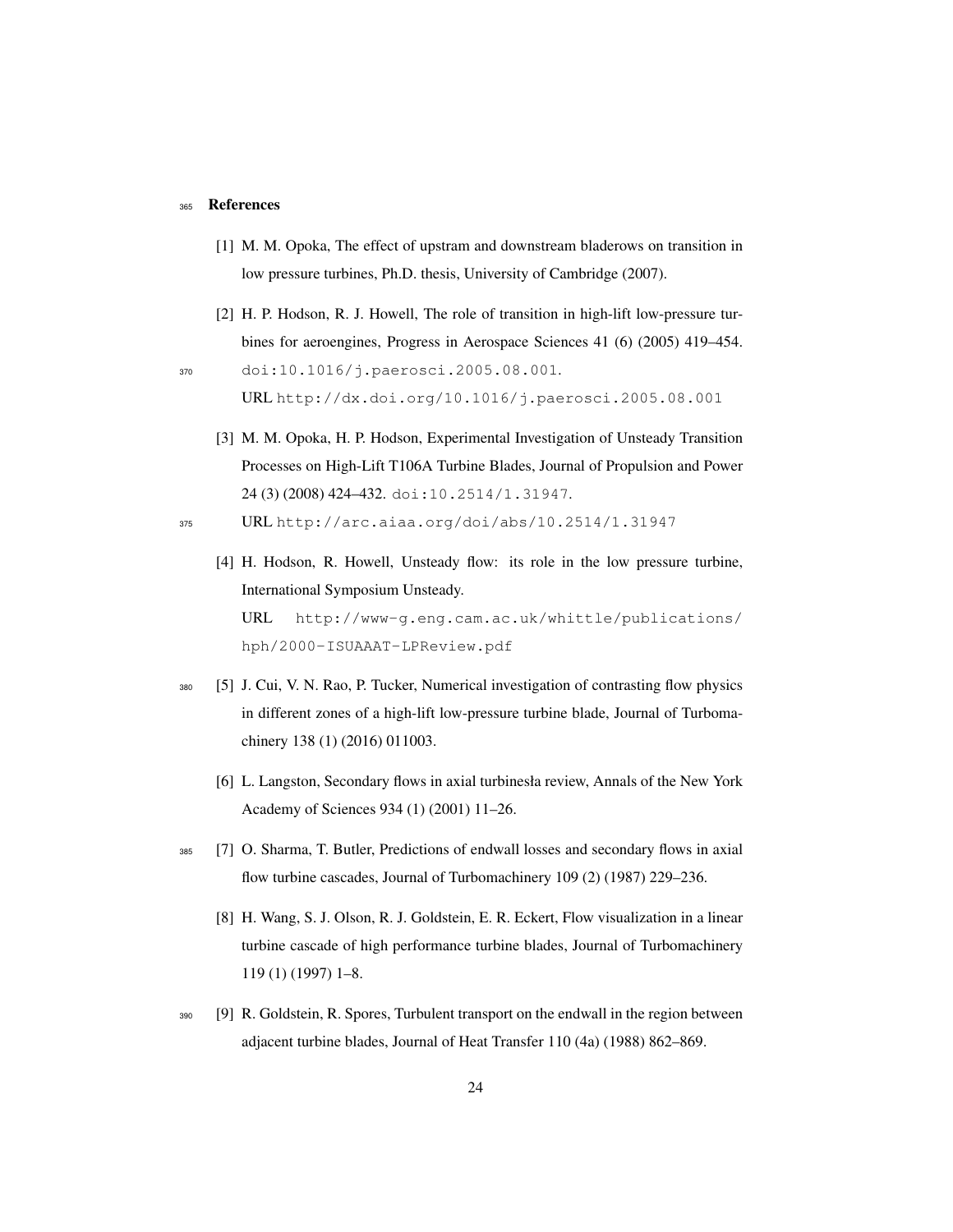- [10] H. Hodson, R. Dominy, Three-dimensional flow in a low-pressure turbine cascade at its design condition, Journal of turbomachinery 109 (2) (1987) 177–185.
- [11] J. Denton, G. Pullan, A numerical investigation into the sources of endwall loss in <sup>395</sup> axial flow turbines, in: ASME Turbo Expo 2012: Turbine Technical Conference and Exposition, American Society of Mechanical Engineers, 2012, pp. 1417– 1430.
- [12] G. Ingram, D. Gregory-Smith, N. Harvey, Investigation of a novel secondary flow feature in a turbine cascade with end wall profiling, Journal of turbomachinery <sup>400</sup> 127 (1) (2005) 209–214.
	- [13] G. MacIsaac, S. Sjolander, T. Praisner, Measurements of losses and reynolds stresses in the secondary flow downstream of a low-speed linear turbine cascade, Journal of Turbomachinery 134 (6) (2012) 061015.
	- [14] E. R. de la Blanco, H. Hodson, R. Vazquez, D. Torre, Influence of the state of the

- <sup>405</sup> inlet endwall boundary layer on the interaction between pressure surface separation and endwall flows, Proceedings of the Institution of Mechanical Engineers, Part A: Journal of Power and Energy 217 (4) (2003) 433–441.
	- [15] A. Steurer, S. I. Benton, J. P. Bons, Effect of endwall boundary layer thickness on losses in a lpt cascade with unsteady wakes, in: ASME Turbo Expo 2014:
- 
- <sup>410</sup> Turbine Technical Conference and Exposition, American Society of Mechanical Engineers, 2014, pp. V02DT44A037–V02DT44A048.
	- [16] E. Blanco, Secondary flows in Low-Pressure Turbines, Ph.D. thesis, University of Cambridge (2004).
- [17] T. S. Lund, X. Wu, K. D. Squires, Generation of Turbulent Inflow Data for <sup>415</sup> Spatially-Developing Boundary Layer Simulations, Journal of Computational Physics 140 (2) (1998) 233-258. doi:10.1006/jcph.1998.5882. URL http://linkinghub.elsevier.com/retrieve/pii/ S002199919895882X